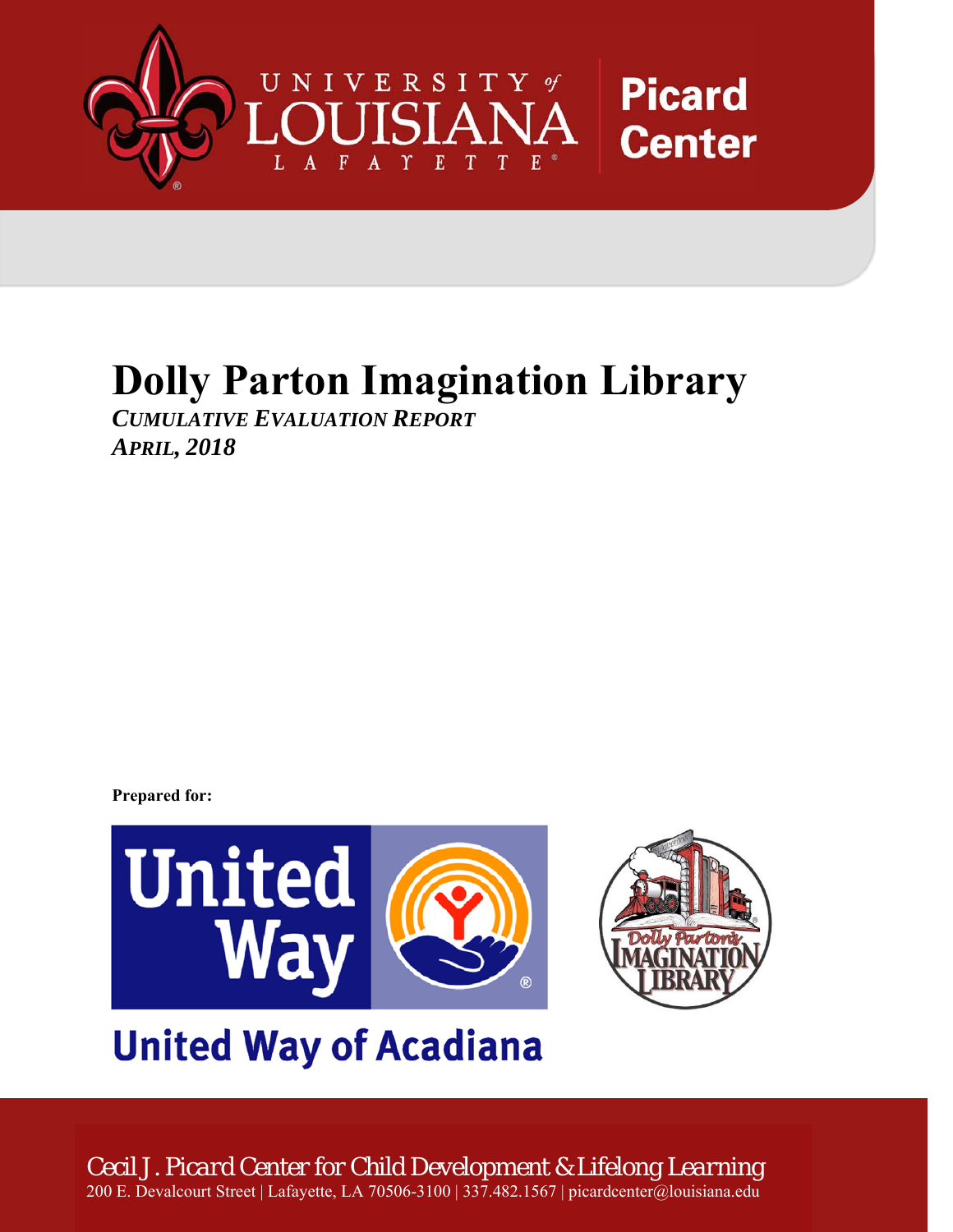## ACKNOWLEDGMENTS

#### **United Way of Acadiana**

*Margaret Trahan,* Chief Executive Officer

#### **School Systems**

The Picard Center would like to extend a special thank you to the supportive and cooperative staff in Acadia, Lafayette, St. Martin, and Vermilion parishes for assisting with the academic and demographic data needed to complete this report.

*Donald W. Aguillard, Ph.D.,* Lafayette Parish Superintendent *John Bourque,* Acadiana Parish Superintendent *Lottie Beebe, Ed.D*., St. Martin Parish Superintendent *Jerome Puyau*, Vermilion Parish Superintendent

#### **Picard Center for Child Development & Lifelong Learning**

*Steven J. Dick, Ph.D*., Senior Scientist *Tori K. Flint, Ph.D*., Assistant Professor of Literacy Education *Karen W. Burstein, Ph.D.,* Professor and Executive Director *York A. Forsyth,* Data Coordinator

#### **Recommended Citation**

Dick, S. J., Burstein, K., Flint, T.K. & Forsyth, Y.A. (2017). "Dolly Parton Imagination Library Cumulative Evaluation Report: December 2017." Cecil J. Picard Center for Child Development and Lifelong Learning, University of Louisiana at Lafayette.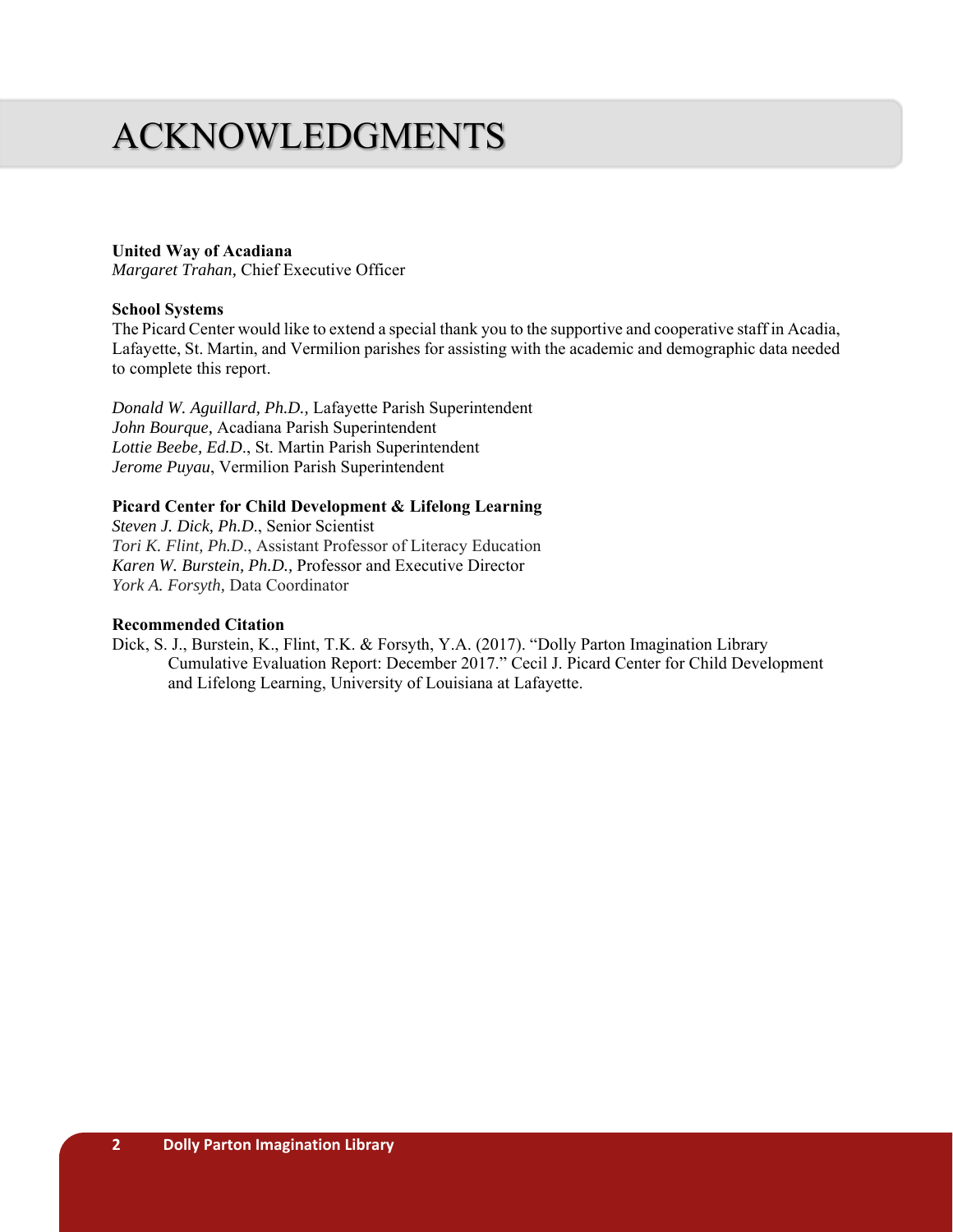## TABLE OF CONTENTS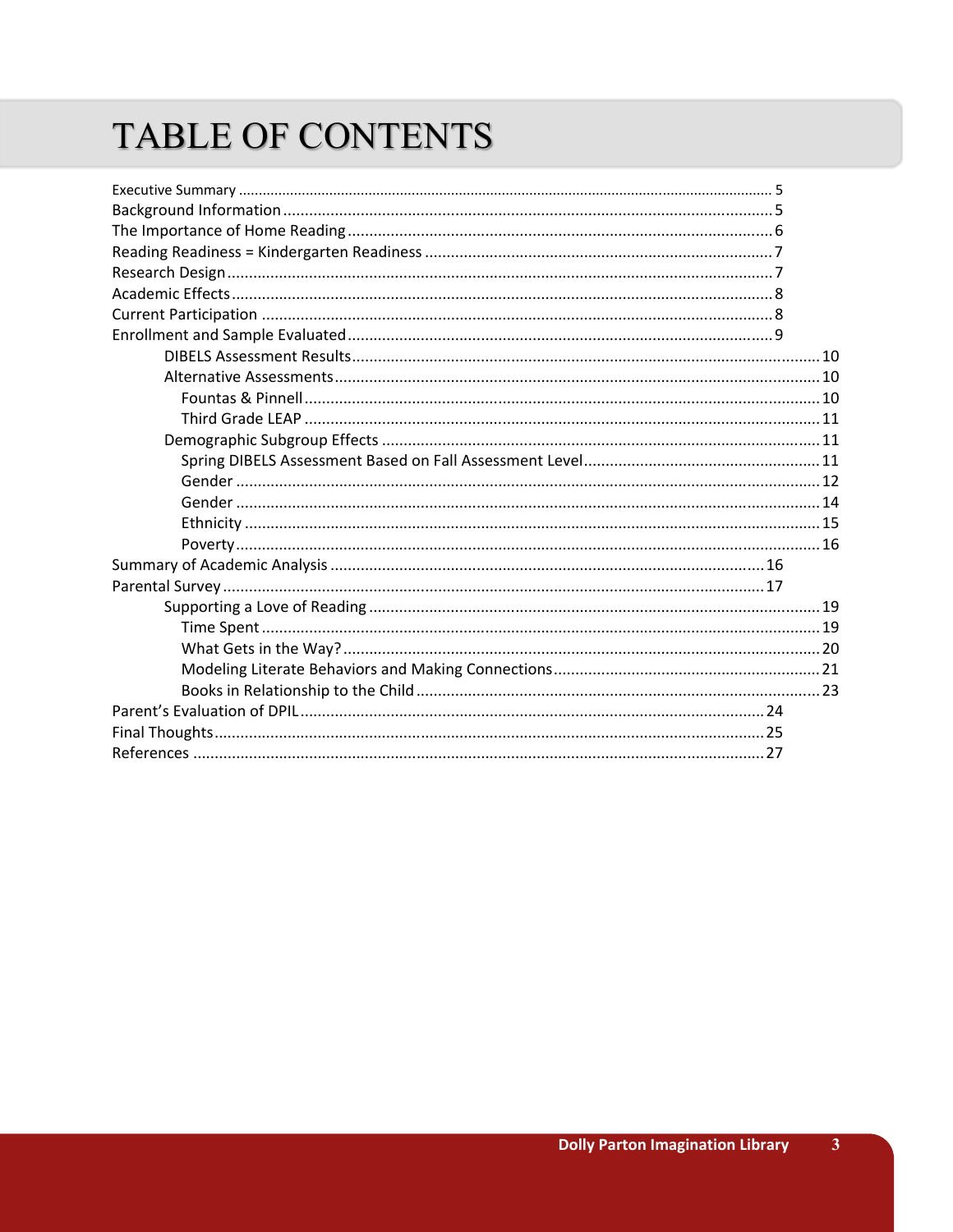## LIST OF FIGURES & TABLES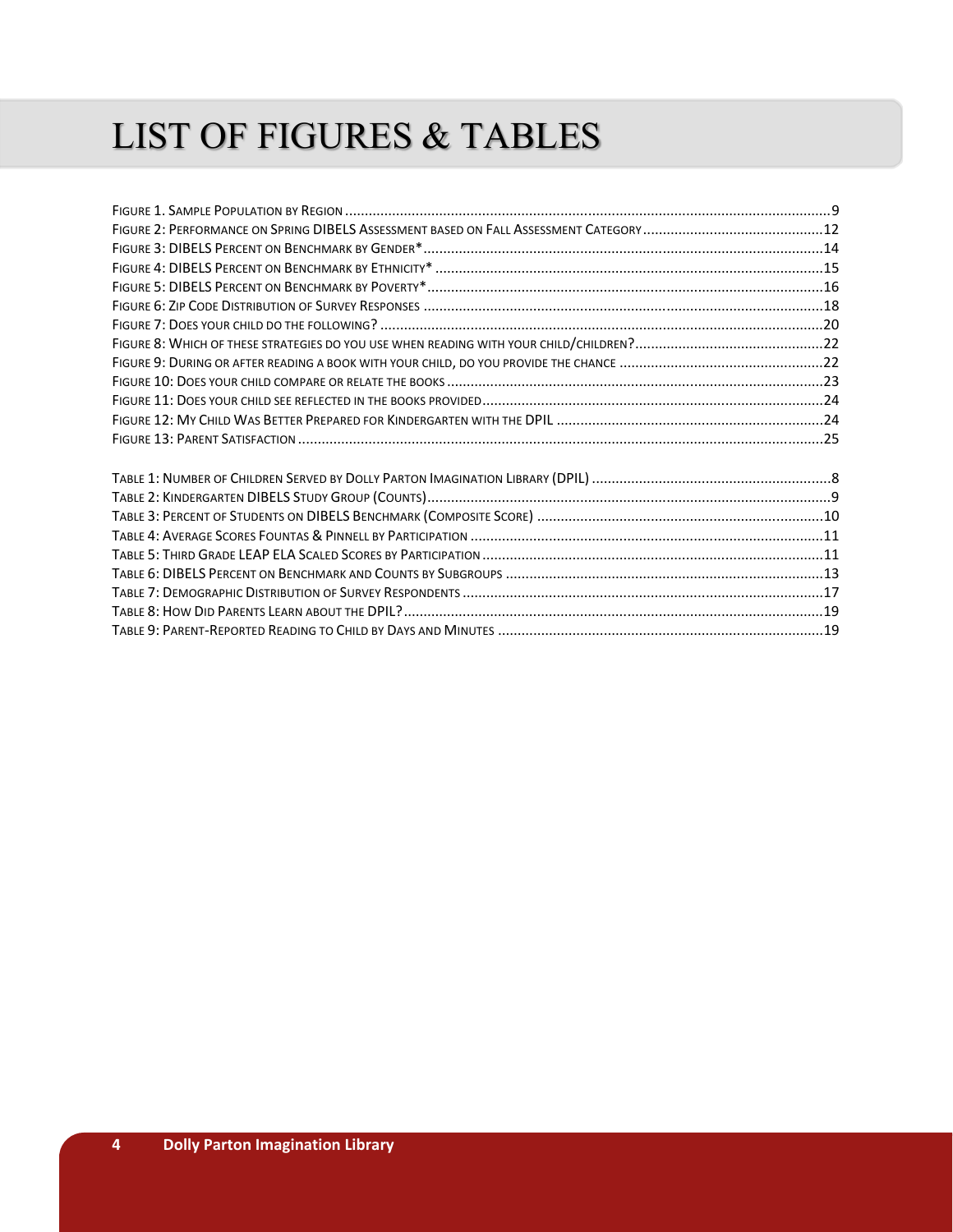## **Executive Summary**

Many factors impact reading-readiness in young children. A convergent body of 50 years of research provides insight into these factors and informs families and educators of the skills and needs of young children as they approach formal schooling. The *National Early Literacy Panel* (Westberg, 2006) identified critical predictors of early reading, which include alphabet knowledge, phonological awareness, the ability to rapidly name a sequence of random letters, digits or colors, name writing, and capacity to remember spoken information for short periods of time (auditory memory). Additionally important are combinations of the elements of alphabet knowledge and concepts about print, as well as the ability to produce or comprehend spoken language, which includes vocabulary and grammar. All of these skills are engaged when parents and children read together. Furthermore, reading to and with children provides opportunities for increased parentchild relationships, self-regulation of behaviors, and a love of learning. "Children that read the most read the best and learn the most" (Trelease, 2006).

> *Whether rich or poor, residents of the United States or China, illiterate or college graduates, parents who have books in the home increase the level of education their children will attain.*

> > *Evans, Kelley, Sikora, & Treiman, 2010*

Since its inception in 2009, the United Way of Acadiana's *Dolly Parton Imagination Library*  (DPIL) program has provided high-quality children's literature to nearly 21,000 children across the four-parish Acadiana region. As of December 2015, the program had over 9,000 active participants enrolled. This study presents evidence that students in the DPIL program are more likely to achieve literacy benchmarks on the spring Kindergarten DIBELS assessment than their non-DPIL peers. More importantly, key subgroups that historically struggled to meet literacy benchmarks appear to derive greater benefit from participation in the DPIL program. Specifically, on the DIBELS spring assessment, boys  $(+5%)$ , children in poverty  $(+10%)$ , and African Americans (+12%) respectively increased benchmark scores as compared to their non-DPIL peers. Additionally, DPIL students not achieving DIBELS benchmark in the fall are 16% more likely to be on benchmark in the spring (as compared to a matched comparison group of students).

This program has proven extremely popular with 99% parents who when surveyed were mostly or extremely satisfied with the program. Parents report that children receiving the DPIL books are excited to read and tend to treat the books as their prized property. The majority of parents reported reading to their children at least a few times a week for 10-20 minutes each.

This report provides background information on the program and a description of the research design and evaluation methods and concludes with suggestions for promotion of the DPIL and remediation of minor issues with book distribution reported by some parents.

## **Background Information**

In 1995, Dolly Parton launched the Dolly Parton's Imagination Library program to benefit the children of her home county in East Tennessee, USA. Dolly's vision was to foster a love of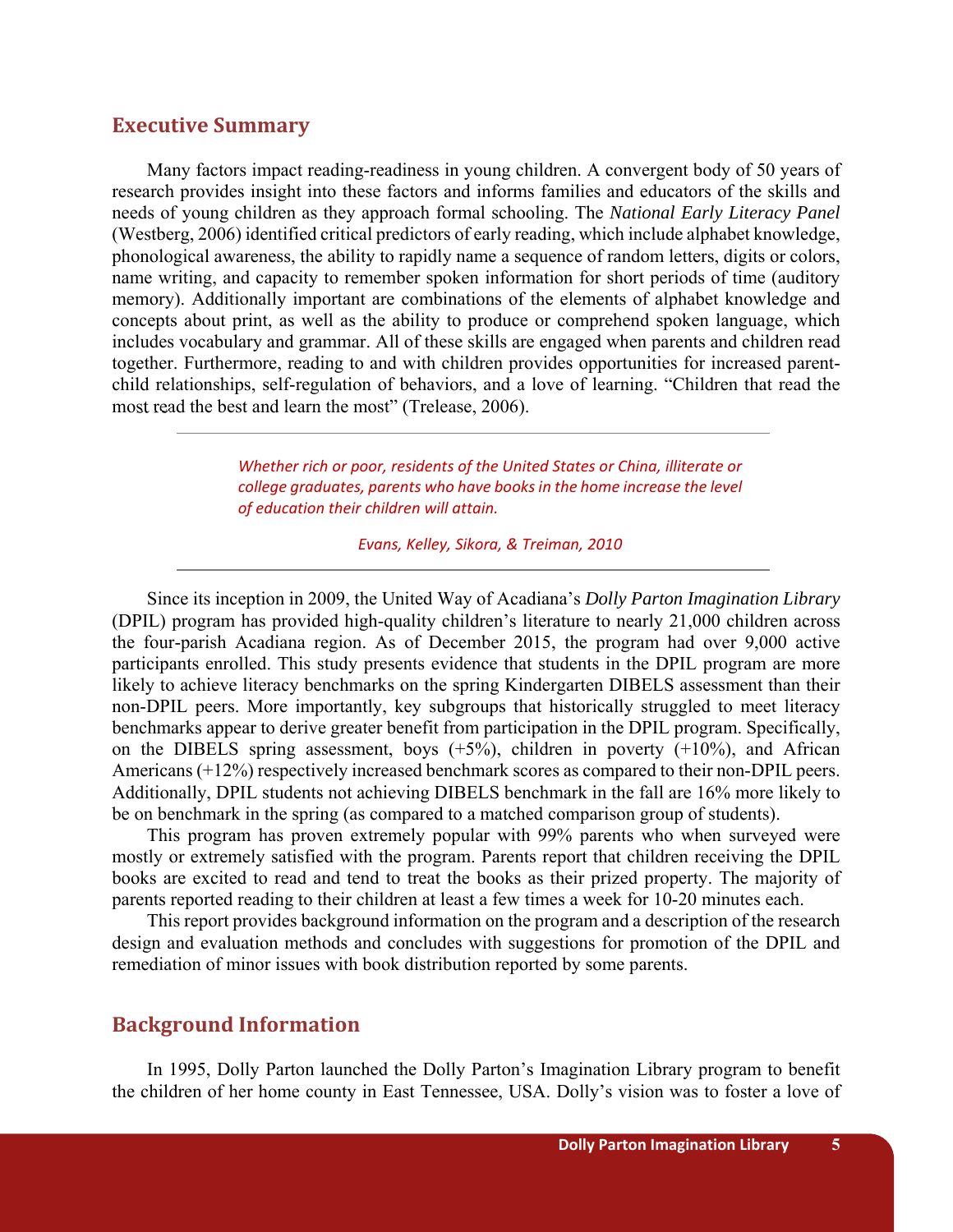reading among her county's preschool children and their families by providing them with the gift of a specially selected book each month. By mailing high-quality, age-appropriate books directly to their homes, she wanted children to be excited about books and to feel the magic that books can create. Moreover, she wanted to ensure that every child would have books, regardless of their family's income.

In recognition that a growing love and appreciation for books are critical to successful reading, the *Dollywood Foundation* continues to encourage community-based agencies across the United States to participate in this program. In 2009, the United Way of Acadiana began providing the program to a four-parish region: Acadia, Lafayette, St. Martin, and Vermilion parishes. Its principal ongoing activities are to register children in the program, maintain the database of participating families, purchase and mail books to enrolled children each month, and annually evaluate the impact of the program on literacy skills and family satisfaction.

## **The Importance of Home Reading**

*Children develop literacy skills and an awareness of language long before they can read. Since language development is fundamental to all areas of learning, skills developed early in life can help set the stage for later school success. By reading aloud to their young children, parents help them acquire the skills they will need to be ready for school.* 

*Children who lack the fundamentals of language awareness and literacy skills early in life are more likely to fall behind in school (Scarborough, 2002) and are more likely to drop out later on. Numerous studies point to parent‐child book reading during the preschool years leads as a contributor to higher reading achievement in elementary school (Missal et al. 2007), which also leads to greater enthusiasm for reading and learning. In an international study involving 15‐year‐olds from 14 developed countries, students whose parents read books with them regularly during the first year of primary school scored an average of 14 points higher on a comprehensive reading assessment at high school (OECD, 2011).* 

#### *http://www.childtrends.org/indicators/reading‐to‐young‐children*

Extensively examined (Scarborough & Dobrich, 1994; Bus, van IJzendoorn, & Pellegrini, 1995), the consensus is that children benefit from being regularly read to at home. Early work established that parent-child book reading contributes to or inspires children who begin reading at an early age (Clark 1975; Durkin, 1966; Durkin, 1974-75). Parent-child book reading activities also facilitate oral language development, which is key to future reading comprehension (Lonigan, Dyer, & Anthony, 1996; Raz & Bryant, 1990; Sénéchal, LeFevre, Thomas, & Daley, 1998).

The longitudinal *Home-School Study of Language and Literacy Development* (HSLLD) examined the development of language and literacy skills of children from low-income homes and provided further evidence of the long-term impact of book reading practices (DeTemple, 2001; Tabors, Snow, & Dickinson, 2001). Parental reports on children's book-related experiences (e.g., the frequency of book reading, library use, and book ownership) predicted their end-ofkindergarten status. Growth models from kindergarten through fourth grade indicated that the impact of these early experiences continued to be significant four years later.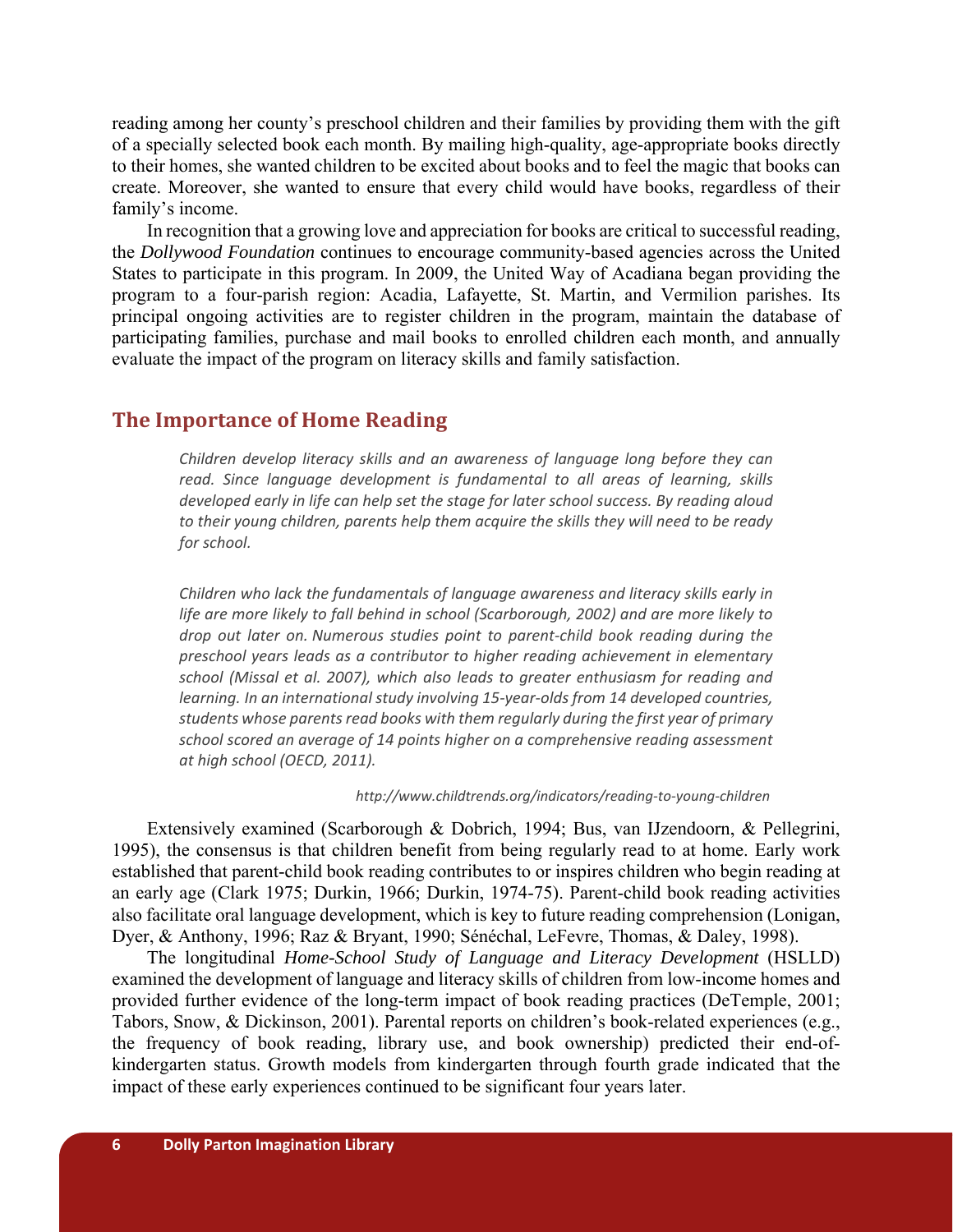Reading aloud to children is considered the single most important activity for building children's eventual success in reading (Anderson, 1985). Frequent storybook reading at home enables children to learn the uses and functions of written language and the reading/writing processes (Strickland & Morrow, 1990) while engaging in meaningful and enjoyable family interactions. Books become conversation starters while family reading creates contexts to develop oral language and vocabulary. A rich learning environment allows children to experience understanding on personally meaningful levels (Neuman & Roskos, 1993; Tabors, Snow, & Dickinson, 2001) as they make various connections to the stories. Jim Trelease, the author of the *Read Aloud Handbook* (2006), notes:

> *"People would stand in line for days and pay hundreds of dollars if there were a pill that could do everything for a child that reading aloud does. It expands their interest in books, vocabulary, comprehension, grammar, and attention span. Simply put, it's a free 'oral vaccine' for literacy."*

## **Reading Readiness = Kindergarten Readiness**

The emphasis on home reading and literacy cannot be underestimated. By extension, today, virtually all early childhood programs place a significant emphasis on learning language and words through similar social interactions with adults and peers. Joint activities, such as looking at picture books and storybook reading, appear to be particularly conducive to early vocabulary learning (Bus, van IJzendoorn, & Pellegrini, 1995; Elley, 1989; Ninio & Bruner, 1978; Whitehurst & Lonigan, 1998). Snow and colleagues (2002) report that the significance of teachers' use of extended discourse and rare words at preschool is a strong predictor of 4th-grade reading comprehension (see also the *Home-School Study of Language and Literacy Development*; Snow, Dickinson, & Tabors, n.d.).

## **Research Design**

This report is a multipart study divided into two main parts. Part one is an analysis of possible effects of DPIL participation on the academic performance a subset of children, whose parents provided written permission for access to current and future academic records. For Part 1 we use the results of the school-administered *Dynamic Indicators of Basic Early Literacy Skills* (including DIBELS version 6 and DIBELS Next) and a primary measure of effects in the fall and spring of kindergarten. Part 2 reflects a mixed methods analysis of a parent survey of attitudes and family literacy behaviors. The parent survey was designed to determine the community's use of the books and overall satisfaction with the DPIL. The impact of DPIL participation is examined at the aggregated larger group level and the sub-group levels of age, gender, SES, and ethnicity. The effect on DPIL participation is tested for both the whole group and demographic subgroups (unprepared for kindergarten, gender, race, and students in poverty).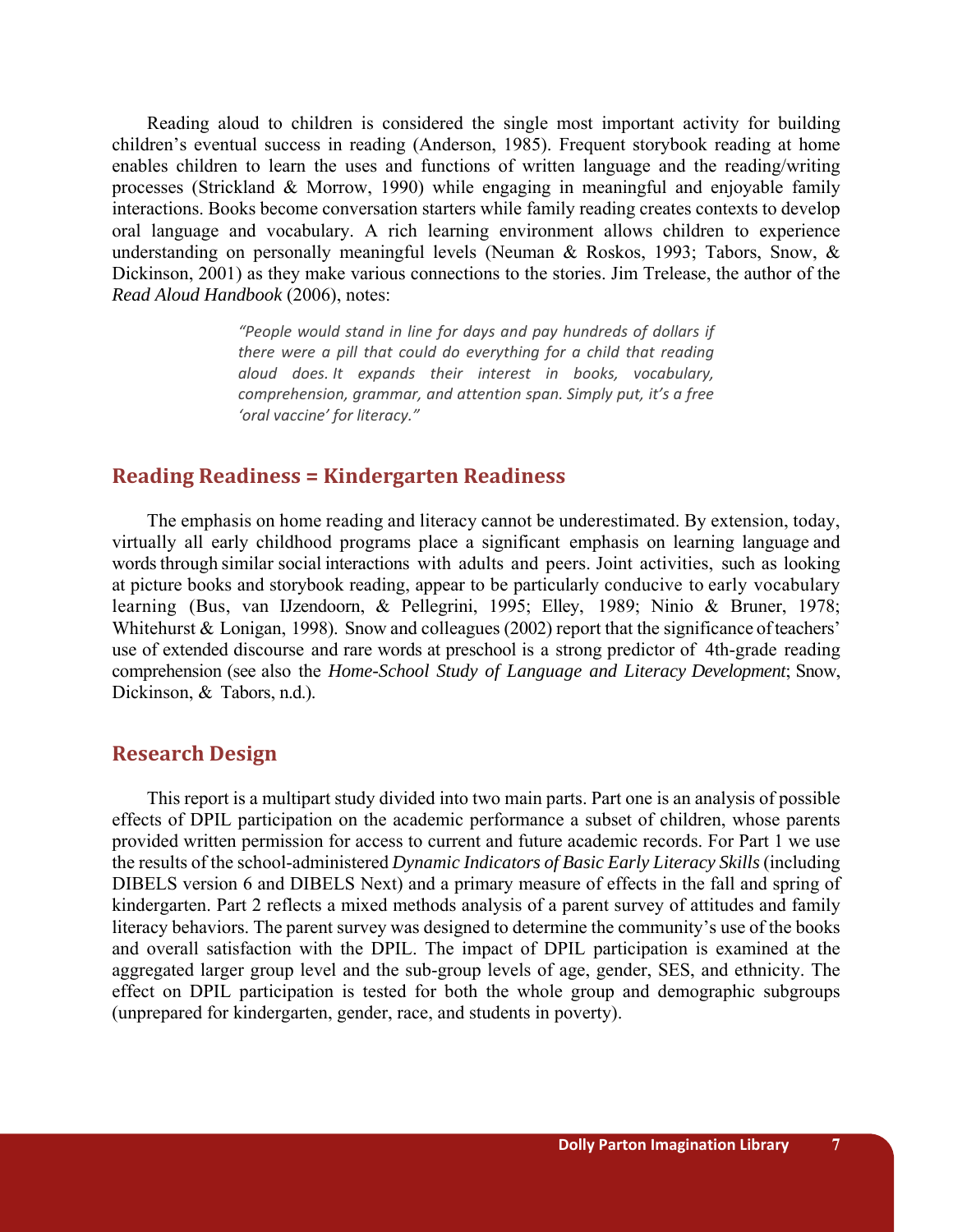## **Academic Effects**

The goal of any academic intervention program is to improve school outcomes. Part 1 of the report represents the effects of the DPIL on students in early elementary school. This section performs a quantitative analysis of the differences between known DPIL students and a comparison group from the general population of students. The following research questions guide it:

*Research Question 1*: Does DPIL participation impact academic performance of children as compared to children not participating in the program?

*Research Question 2*: Is the performance of students in the DPIL program mediated by demographic characteristics (race, gender, and SES) of participating children?

*Research Question 3:* Who participated in the United Way of Acadiana DPIL program?

*Research Question 4:* How did the DPIL program impact participating families?

## **Current Participation**

In January 2010, United Way of Acadiana initially contracted with UL Lafayette's Cecil J. Picard Center for Child Development & Lifelong Learning to evaluate the DPIL program by measuring its impact on young children as well as its progress toward the goals and outcomes. Annually, the Center has provided United Way and its participating school partners with a detailed report of the year's progress. The current assessment of DPIL reflects the original four parishes. Understandably, Lafayette Parish represents over half of the DPIL participants, as the parish has the largest population. The remaining parishes represent similar portions of the overall population of young children.

| PARISH            | Total  | % Served* |
|-------------------|--------|-----------|
| <b>ACADIA</b>     | 3,854  | 18%       |
| LAFAYETTE         | 11,082 | 53%       |
| <b>ST. MARTIN</b> | 2,863  | 14%       |
| <b>VERMILION</b>  | 3,184  | 15%       |
| <b>TOTAL</b>      | 20,983 |           |

#### **Table 1: Number of Children Served by Dolly Parton Imagination Library (DPIL)**

\* Estimated percentage by United Way of Acadiana Dec 2017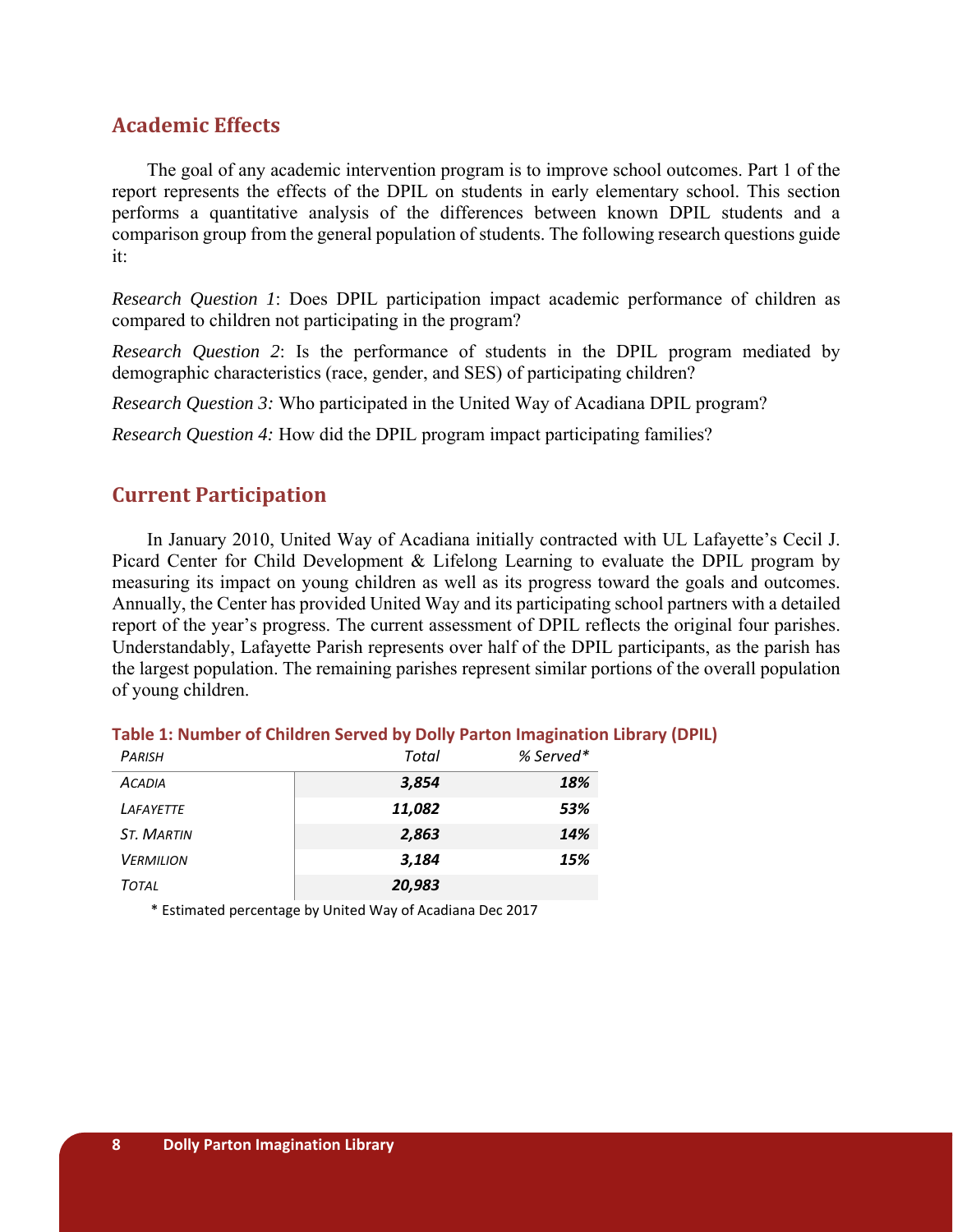## **Enrollment and Sample Evaluated**

At the time of this report, 20,983 children are enrolled in the United Way of Acadiana's DPIL program. The sample of children enrolled in the DPIL evaluation consists of all children whose parents elect to enroll their children birth to age five. Generally, the number of children enrolled at each year is approximately the same, (approximately 20 percent per year of age or 4,200 children/yr.). However, due to lack of funds, new enrollments were halted last year.

Of continuing concern is the low number of children included in the statistical analyses, which is determined by the number of parents that provide written consent to United Way for sharing individual academic data with the Picard Center. Since DPIL supplies books to children from birth to five, only those children who have **Figure 1. Sample Population by Region** exited the program and are enrolled in formal





school are included in the study. The current report reflects permissions from 1,262 participating school-age children, approximately 30 percent of the five-year-old group. Additionally, a moderate number of families have left the school's catchment areas and are not reflected in current school records. Thus, the presumptive study group of 860 is considerably smaller than original 1,262.

The Picard Center's evaluation faculty employed two techniques for increasing the number of students available for the study. First, as multiple years of children were studied, those entering kindergarten in the 2014-15 school year (92) being combined with children entering in the 2013- 14 school year (136) yielding a total of 228 DPIL students from two previous years. Second, additional parental permission was sought from parents completing the online survey in addition to United Way outreach, yielding a usable DPIL group of 409 school-age students. Using a stratification strategy of school, grade, gender, race, and SES, an additional group of 612 comparison students were randomly selected. We elected to oversample 1.5 comparison students for every DPIL student. Oversampling of comparison students keeps the comparison group within a reasonable size but reduces the effect if a true but unknown DPIL student were part of the comparison group. Therefore, it is expected that the results of the study give insight into the impact of the DPIL program on current academic achievement.

|                | <b>DPIL</b> | <b>COMPARISON</b> | <b>TOTAL</b> |
|----------------|-------------|-------------------|--------------|
| <b>CURRENT</b> | 181         | 270               | 451          |
| <b>PRIOR</b>   | 228         | 342               | 570          |
| <b>TOTAL</b>   | 409         | 612               | 1021         |

#### **Table 2: Kindergarten DIBELS Study Group (Counts)**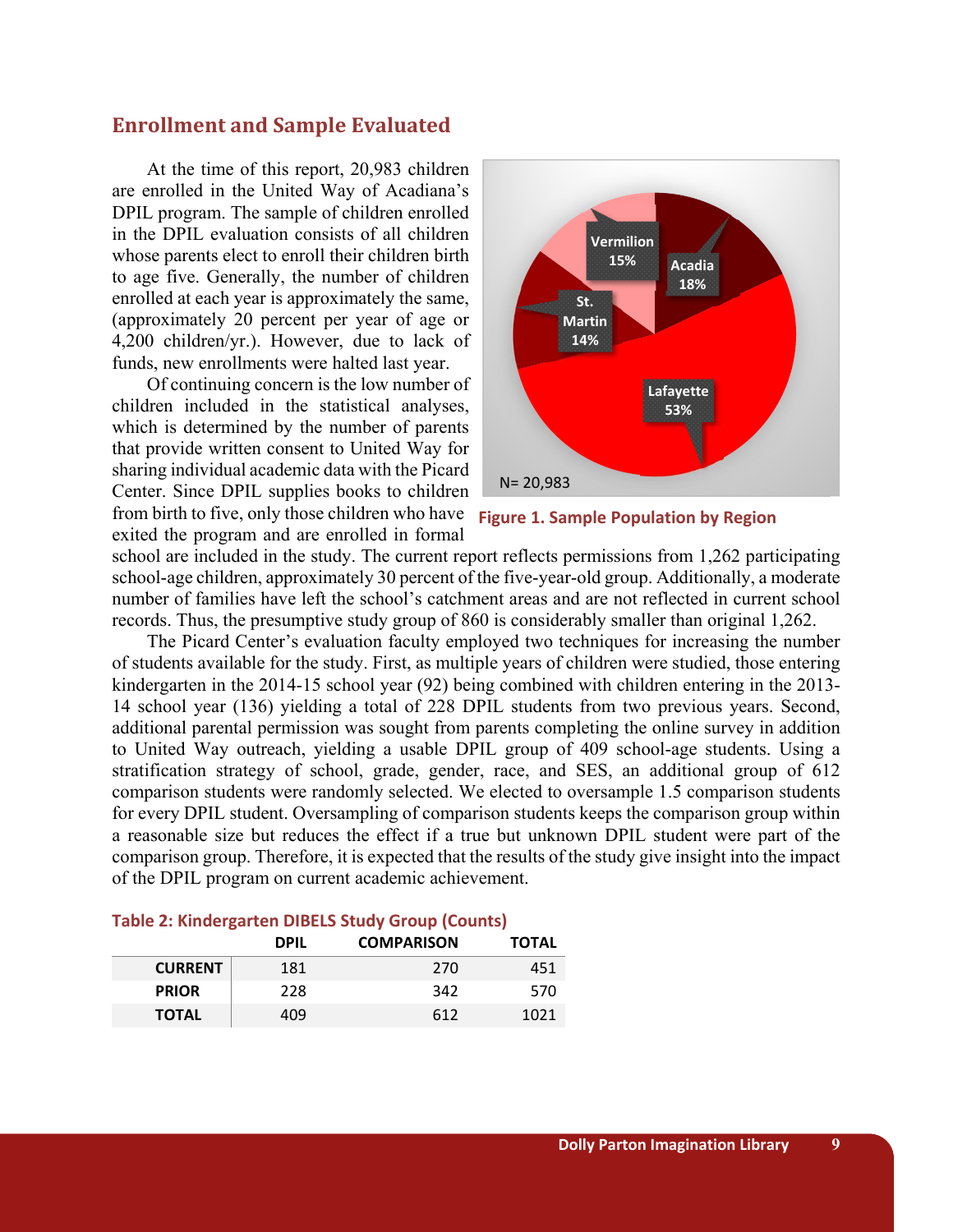#### **DIBELS Assessment Results**

The state of Louisiana adopted the DIBELS assessment of children's readiness to read. DIBELS for kindergarten focuses on the pre-literacy skills of the ability to recognize letters and capacity to associate and manipulate sounds and letters. These skills become important indicators of reading so are formally assessed in twice in kindergarten (fall and spring).

In this study, the key variable is the percent of children achieving benchmark scores as defined by DIBELS (Dynamic Measurement Group, 2016). The composite score is a combined ageadjusted measure, which brings together multiple DIBELS scales into one. The pre-literacy measures represent a child's ability to identify letters and letter sounds and to understand that groups of letters make words (nonsense word analysis). The composite score can be best understood as a percent achieving benchmark (Core) as it is a combination of scores, avoiding the pitfalls of misinterpretation of raw scores. Due to the relatively small number of DPIL students, DIBELS scores were reduced to two categories, Core (achieving Benchmark) and Below Benchmark (Intensive and Strategic Intervention).

Arguably, the *true* test for the DPIL program occurs in the first DIBELS assessment, fall of the kindergarten year. However, it is reasonable to believe that families continue to read DPIL books throughout kindergarten, which may compound the effect of DLIP and in-school instruction. Thus, differences were tested to determine the effects of both the fall and spring DIBELS assessment points. The results of the analyses lead researchers to report that DPIL students outperformed the comparison group on the spring DIBELS assessment – supporting the compound effect argument.

The research method anticipates that the two overall student groups (DPIL and Comparison) are substantially the same in the fall and spring assessments. In the fall, DPIL participants were slightly less likely, but not significantly, to be on benchmark at the fall DIBELS assessment (see Table 3) – leading to the conclusion that there was no difference in DIBELS performance. In the spring assessment, more DPIL students achieved benchmark than the comparison group, but again, the difference was not significant. These tests lead the conclusion that there was no effect of the DPIL program on the groups as a whole.

|               | <b>DPIL</b> | <b>COMPARISON</b> |      |
|---------------|-------------|-------------------|------|
| <b>FALL</b>   | 45.7%       | 48.5%             |      |
| <b>SPRING</b> | 71.6%       | 70.1%             |      |
| N             | 409         | 612               | 1021 |

## **Table 3: Percent of Students on DIBELS Benchmark (Composite Score)**

Chi‐Square indicated No significant differences

#### **Alternative Assessments**

In past studies, academic effects attributable to DPIL have been measured solely based on DIBELS. The current report includes two additional early literacy measures that are considered preliminary as the sample sizes are very small.

#### *Fountas & Pinnell*

Since the last DPIL program evaluation, the Lafayette Parish School System discontinued the use of DIBELS assessment instrument and began promoting the use of the Fountas & Pinnell Benchmark Assessment System, an authentic set of tools to identify instructional and reading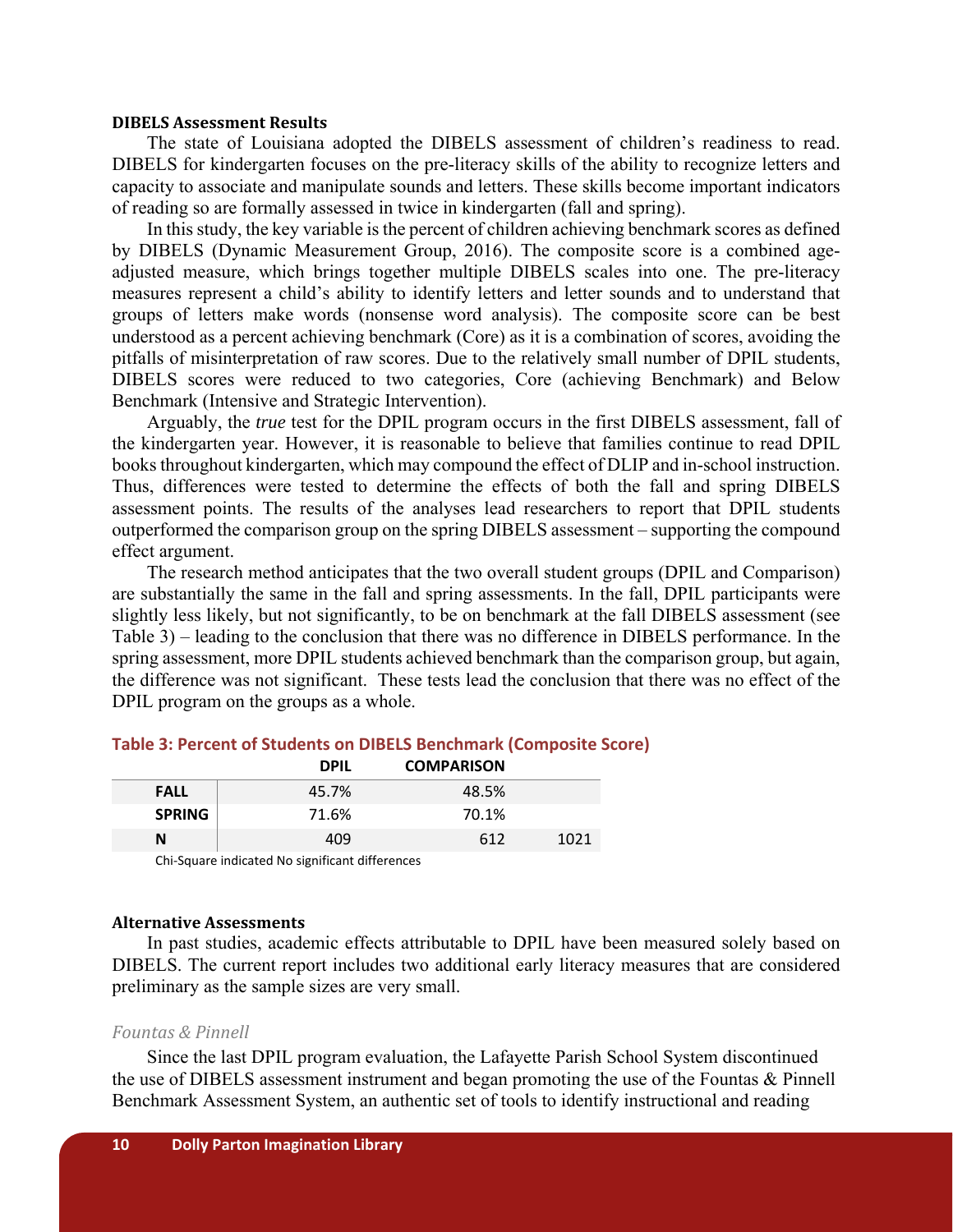levels.<sup>1</sup> Similar to DIBELS, the primary assessment measure is phonological awareness (first sounds). The initial average fall score indicates a significant difference between DPIL and comparison groups. However, these results are reflective of a single school district, and only ten DPIL students were verified in the dataset.

|                                                                                                                                                                                                                                | <b>DPIL</b> | <b>COMPARISON</b> | <b>TOTAL</b> |  |
|--------------------------------------------------------------------------------------------------------------------------------------------------------------------------------------------------------------------------------|-------------|-------------------|--------------|--|
| <b>AVERAGE OF FALL SCORE</b>                                                                                                                                                                                                   | 8.6         | 6.8               |              |  |
| <b>COUNT</b>                                                                                                                                                                                                                   | 10          | 46                | 56           |  |
| the company of the second company of the second of the company of the second second second second second second second second second second second second second second second second second second second second second secon |             |                   |              |  |

## **Table 4: Average Scores Fountas & Pinnell by Participation**

T‐test indicates no significant difference

#### *Third Grade LEAP*

Extending the argument that there is a compound effect of DPIL and in-school teaching, the Picard Center received access to an additional data from the 3<sup>rd</sup> grade Louisiana Evaluation of Academic Performance (LEAP) test scores from two districts, a standardized assessment that has been implemented since 2009. This statewide, standardized LEAP test includes English language arts (ELA), math, science, and social studies. For this purpose, only ELA scores are examined for group comparisons. Again, only a limited number of DPIL participants were identified. Despite the small study group, the average scaled score of DPIL participants is significantly higher than the comparison group and suggests a long-term effect of the DPIL program on ELA performance.

## **Table 5: Third Grade LEAP ELA Scaled Scores by Participation**

|                                                  | <b>DPIL</b> | <b>COMPARISON</b> | <b>TOTAL</b> |
|--------------------------------------------------|-------------|-------------------|--------------|
| <b>AVERAGE OF ELA SCALED SCORE</b>               | 757.5       | 733.4             | 745.6        |
| <b>COUNT</b>                                     | 31          | 43                | 74.          |
| T-test indicates a significant difference p<0.05 |             |                   |              |

## **Demographic Subgroup Effects**

The point of demographic analysis is to identify differential effects by subgroups, indicating that some children may derive greater or less benefit than other groups. In this study, we examine the existence of DPIL effects attributable to school preparation, gender, ethnicity, and socioeconomic status (SES).

## *Spring DIBELS Assessment Based on Fall Assessment Level*

The impact of DPIL on those students entering kindergarten below benchmark (fall DIBELS) is an important subgroup. The central question is, "Does DPIL enhance early literacy instruction in kindergarten?" This is determined by post hoc testing for interactions. The assessment category on the fall DIBELS is the best predictor of the spring assessment category. The existence of an interaction suggests that students who start outperforming lower, end up higher in the presence of DPIL. In effect, did DPIL students who failed to make benchmark in the fall do better on the spring assessment? That is to say, an inverse "Matthew Effect." Figure 2 summarizes the percent of spring benchmark by group (DPIL and Comparison) and the benchmark level in the fall. Of those students on benchmark in the fall, 2.6% were more likely to be on benchmark again in the spring, a

<sup>1</sup> http://www.fountasandpinnell.com/assessment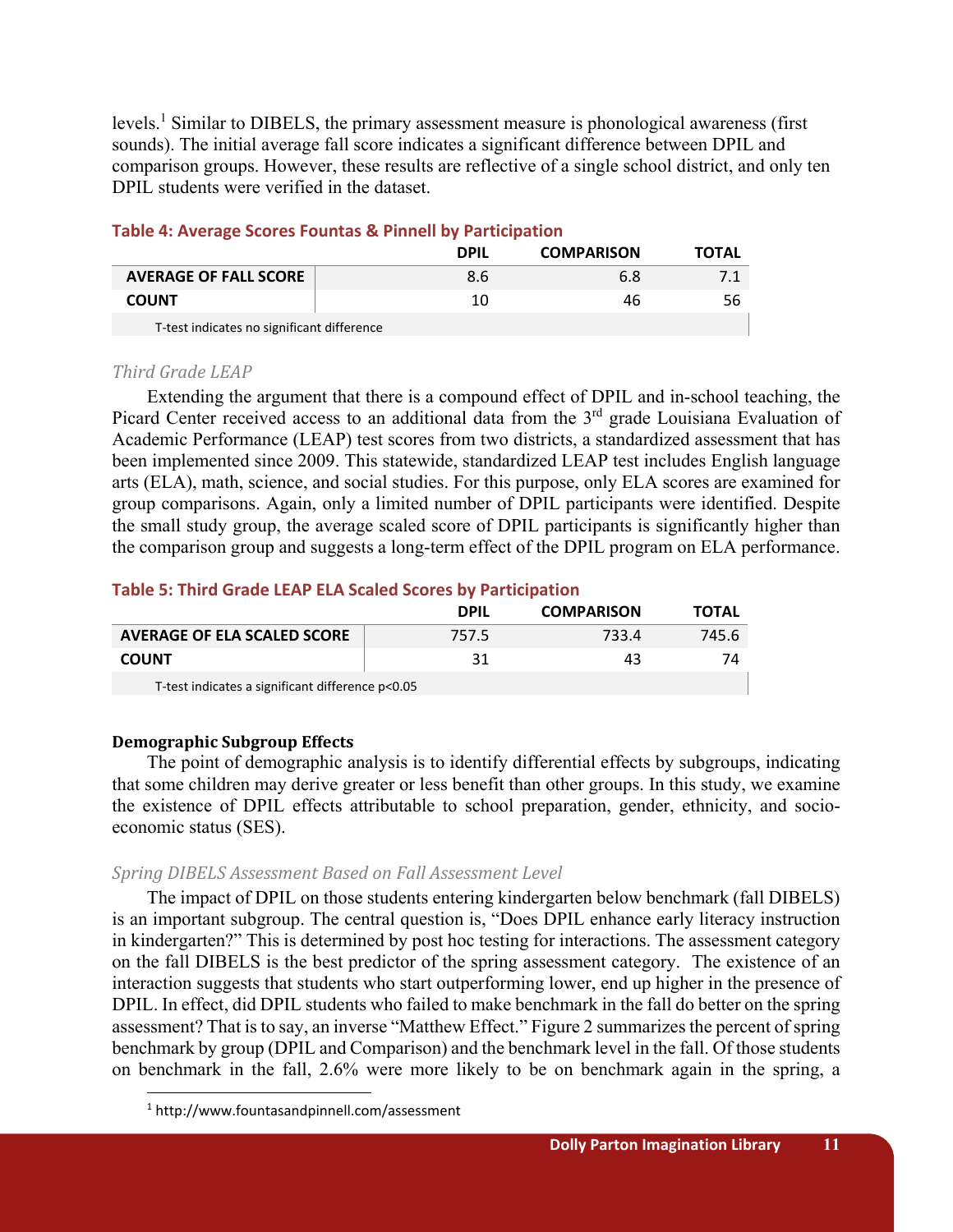significant difference. Of those students who were below benchmark in the fall, DPIL students were 4.3% more like to be on benchmark in the spring, again a significant difference. These results suggest that prior DPIL participation potentiates learning and promotes increased in benchmark attainment in both those who entered kindergarten with essential literacy skills and those with lower level skills.



N=1021, Chi‐Square p= \*<0.05, \*\*<0.01, Cramer V = \*0.03, \*\*0.05 **Figure 2: Performance on Spring DIBELS Assessment based on Fall Assessment Category** 

The next stage of academic analysis of DIBELS scores includes traditional demographic divisions. These fall DIBELS scores serve as the essential contextual starting point by which growth is measured at the spring DIBELS assessment point. For each subgroup, we identify significant differences between DPIL and comparison students. On fall assessment scores, subpopulations (gender, ethnicity, and SES) were examined and identified as statistical significance across DPIL and Comparison groups. Females, white students, and those students not in poverty achieved benchmark more readily than males, African Americans, or children in poverty.

#### *Gender*

In past and current DPIL evaluations using DIBELS, girls perform better than boys. On the fall assessment, female students in the **comparison** group were significantly more likely (six percent) to be on benchmark; by spring assessment, significantly more (five percent) female **DPIL**  participants were on benchmark than **comparison** students. On fall DIBELS assessment, male **DPIL** and **comparison** students were equally likely to be on benchmark. By spring, male **DPIL** students were 5% more likely to be on benchmark than comparison students. For both male and female students, DPIL students grew more than their counterparts and thus were significantly more likely to be on benchmark in the spring of kindergarten.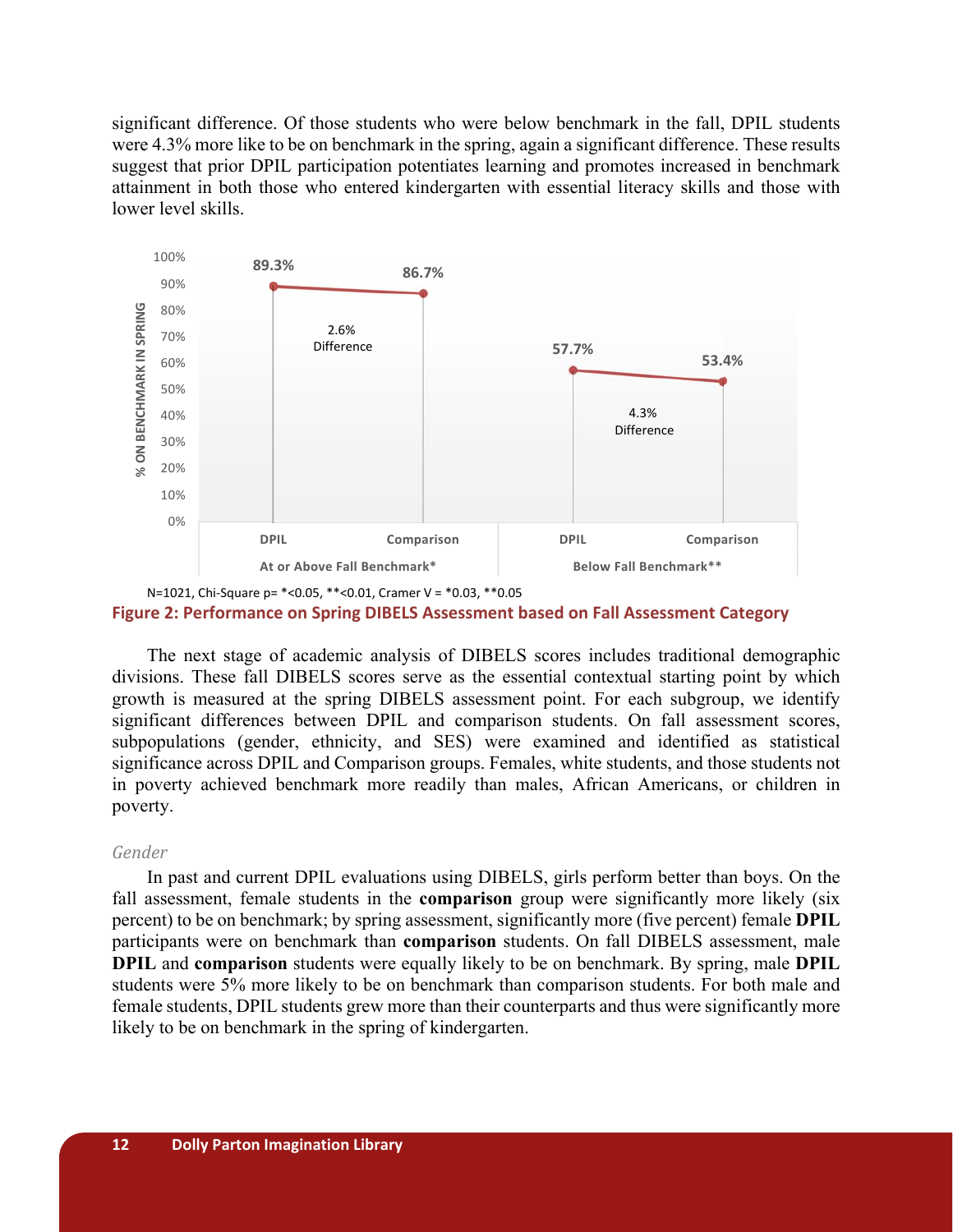|               | <b>GENDER</b>    | <b>DPIL</b> | <b>COMPARISON</b> | <b>CRAMER V</b> |
|---------------|------------------|-------------|-------------------|-----------------|
| <b>FALL</b>   | Female           | 46.0%       | 52.3%             | $0.06*$         |
|               | Male             | 55.0%       | 45.0%             | nsd             |
| <b>SPRING</b> | Female           | 81.1%       | 76.2%             | $0.06*$         |
|               | Male             | 68.5%       | 64.0%             | $0.05*$         |
| <b>COUNT</b>  | Female           | 161         | 308               |                 |
|               | Male             | 178         | 300               |                 |
|               | <b>RACE</b>      | <b>DPIL</b> | <b>COMPARISON</b> | <b>CRAMER V</b> |
| <b>FALL</b>   | African American | 44.3%       | 42.4%             | nsd             |
|               | Euro American    | 47.0%       | 52.9%             | $0.06*$         |
| <b>SPRING</b> | African American | 75.5%       | 62.9%             | $0.14**$        |
|               | Euro American    | 73.5%       | 74.1%             | nsd             |
| <b>COUNT</b>  | African American | 106         | 210               |                 |
|               | Euro American    | 225         | 363               |                 |
|               | <b>POVERTY#</b>  | <b>DPIL</b> | <b>COMPARISON</b> | <b>CRAMER V</b> |
| <b>FALL</b>   | In Poverty       | 44.2%       | 46.0%             | nsd             |
|               | Not in Poverty   | 42.3%       | 51.2%             | $0.03*$         |
| <b>SPRING</b> | In Poverty       | 76.1%       | 66.2%             | $0.11**$        |
|               | Not in Poverty** | 75.3%       | 82.1%             | $0.09**$        |
| <b>COUNT</b>  | In Poverty       | 174         | 276               |                 |
|               | Not in Poverty   | 111         | 201               |                 |

#### **Table 6: DIBELS Percent on Benchmark and Counts by Subgroups**

Chi-Square p= \*<0.05, \*\*<0.01, Cramer V = \*0.03, \*\*0.05,  $\dagger$  Poverty determined by Federal Poverty Level

As previously described, DIBELS is the primary analytic measure of the current evaluation. Attainment of 'Benchmark' is used rather than the actual score to equate performance across school years and to overcome non-normal data distribution (skew). As a result of using the derived 'Benchmark,' the preferred statistical test is Chi-square, a non-parametric test, that when found to be significant, means the differences in the data are likely to be found across the population as a whole. However, chi-square is sensitive to sample sizes over 500. Since this study has some samples over 1,000, significant findings were tested for effect size with a Cramer's V (Cramer, 1946). Cramer's V is the measure of the strength of association among nominal level variables. While there are differing opinions on the interpretation of Cramer's V, Zaiontz (2015, 2017) suggests that 0.15 indicates a weak association and 0.20 a medium strength association with two degrees of freedom. The Cramer's Vs found in this study are often far below these levels. In this particular case, evaluators are dealing with multiple intervening variables as children enter school from different home environments and the possibility that some in the comparison sample were unknown DPIL participants. As such, it is reasonable to use the effect size as a guideline for more or less important factors. While it is a viable criticism of the finding that effect sizes are low, the results are worth considering despite the limitation.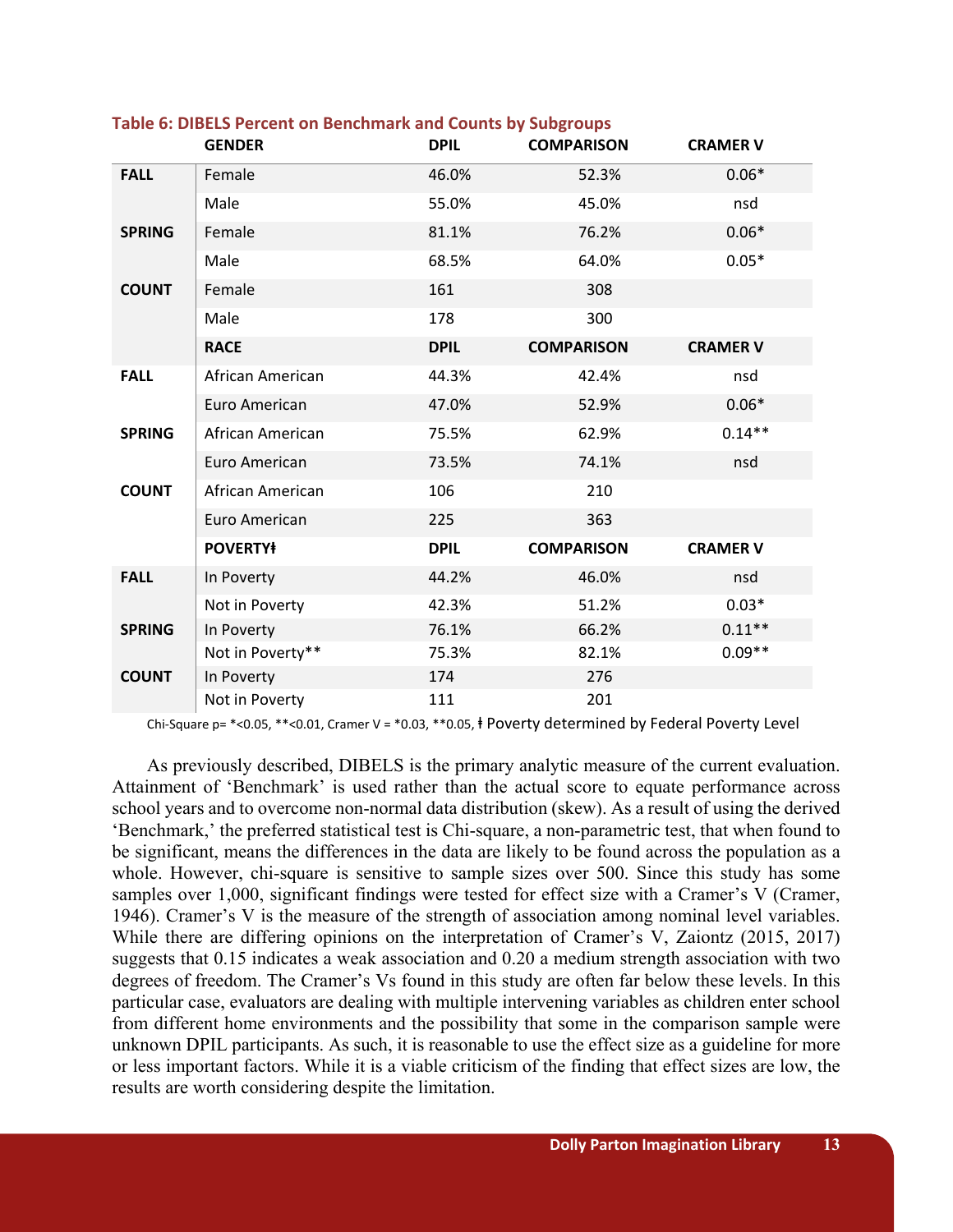The fall DIBELS assessment is the essentially the baseline by which growth is measured at the spring assessment period. First, learners in the comparison group were more likely to be on benchmark than those participating in DPIL. However, statistically significant interactions were observed in DPIL participants that traditionally outperform diverse groups of learners on measures of English language learning (females, Euro-Americans, and mid- to high-income learners); whereas, DPIL males, African Americans, and learners identified as low income are indistinguishable from their non-DPIL counterparts.

#### *Gender*

In past evaluations using DIBELS, girls have tended to perform better on the DIBELS assessment than boys, which reflects numerous findings, especially on tasks related to language (Jacobs et al., 2002; NCES, 2003). At the fall assessment, female students in the comparison group were 6% more likely to be on benchmark (a significant difference). By spring assessment, female DPIL students were 5% more likely to be on benchmark that comparison students. At the fall DIBELS assessment, males in both DPIL and comparison groups were equivalent on benchmark achievement. However, by spring, male DPIL students were 5% more likely to be on benchmark than their comparison counterparts. Both male and female DPIL students grew more than their counterparts, resulting in significantly more DPIL children on benchmark spring of kindergarten.



**Figure 3: DIBELS Percent on Benchmark by Gender\***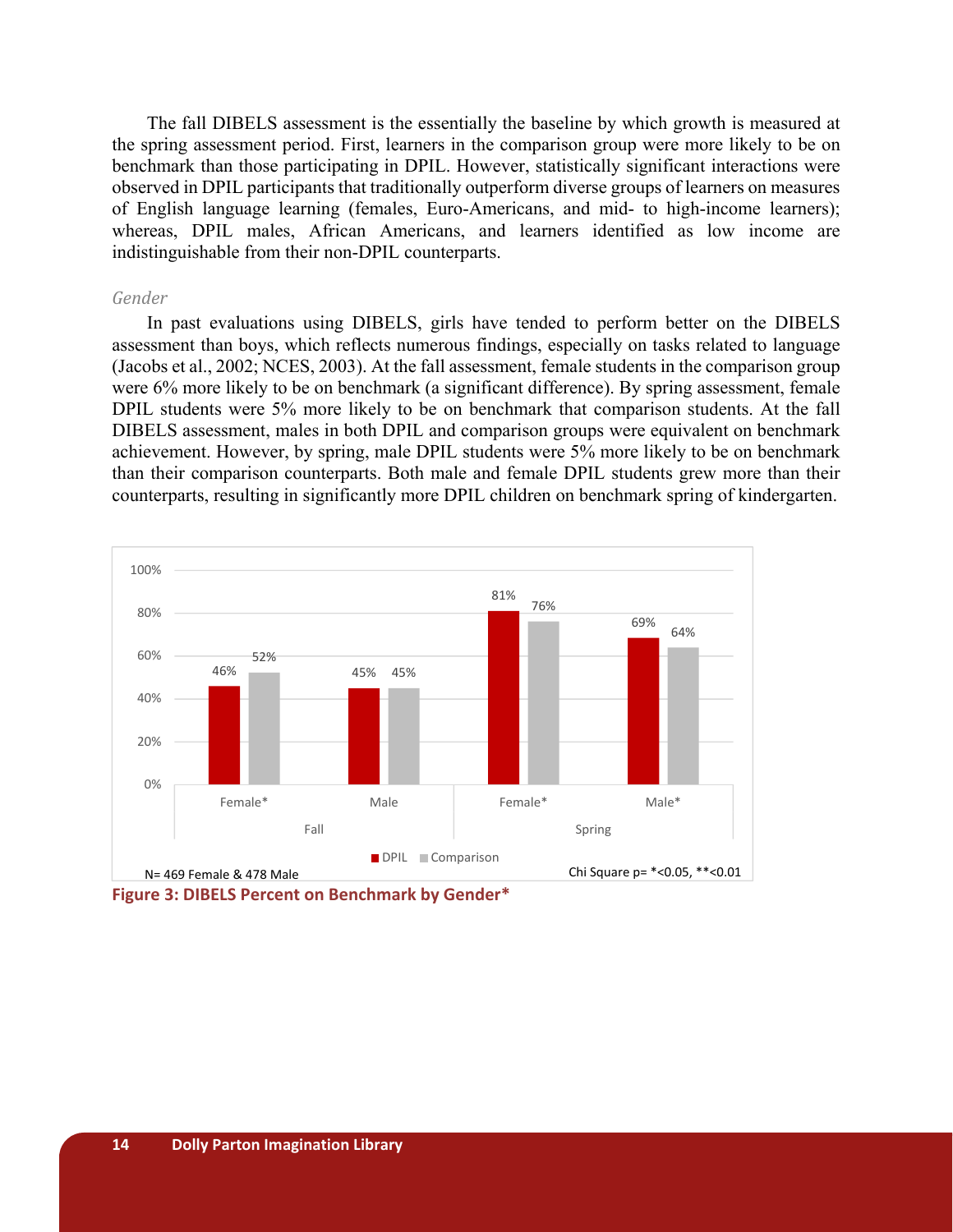## *Ethnicity*

In the sample, only two ethnic groups (African American (AA), Euro American (EA)) had sufficient representation to report results. At the fall assessment period, there was no significant difference between AA DPIL participants and AA children in the comparison group. However, by spring, DIBELS, there was a significant difference between AA students in the DPIL (75% on benchmark) and all comparison students (63% on benchmark), a difference of 12%. Among white students, comparison students were 6% more likely to be on benchmark than DPIL students, a significant difference. By the spring DIBELS assessment, white DPIL and comparison students were equally likely to be on benchmark. It is also interesting to note that black DPIL students match the percent on benchmark of the white students. This result indicates a step toward gap closure with white students with benchmark levels of 76% for DPIL and 69% for comparison students.



**Figure 4: DIBELS Percent on Benchmark by Ethnicity\***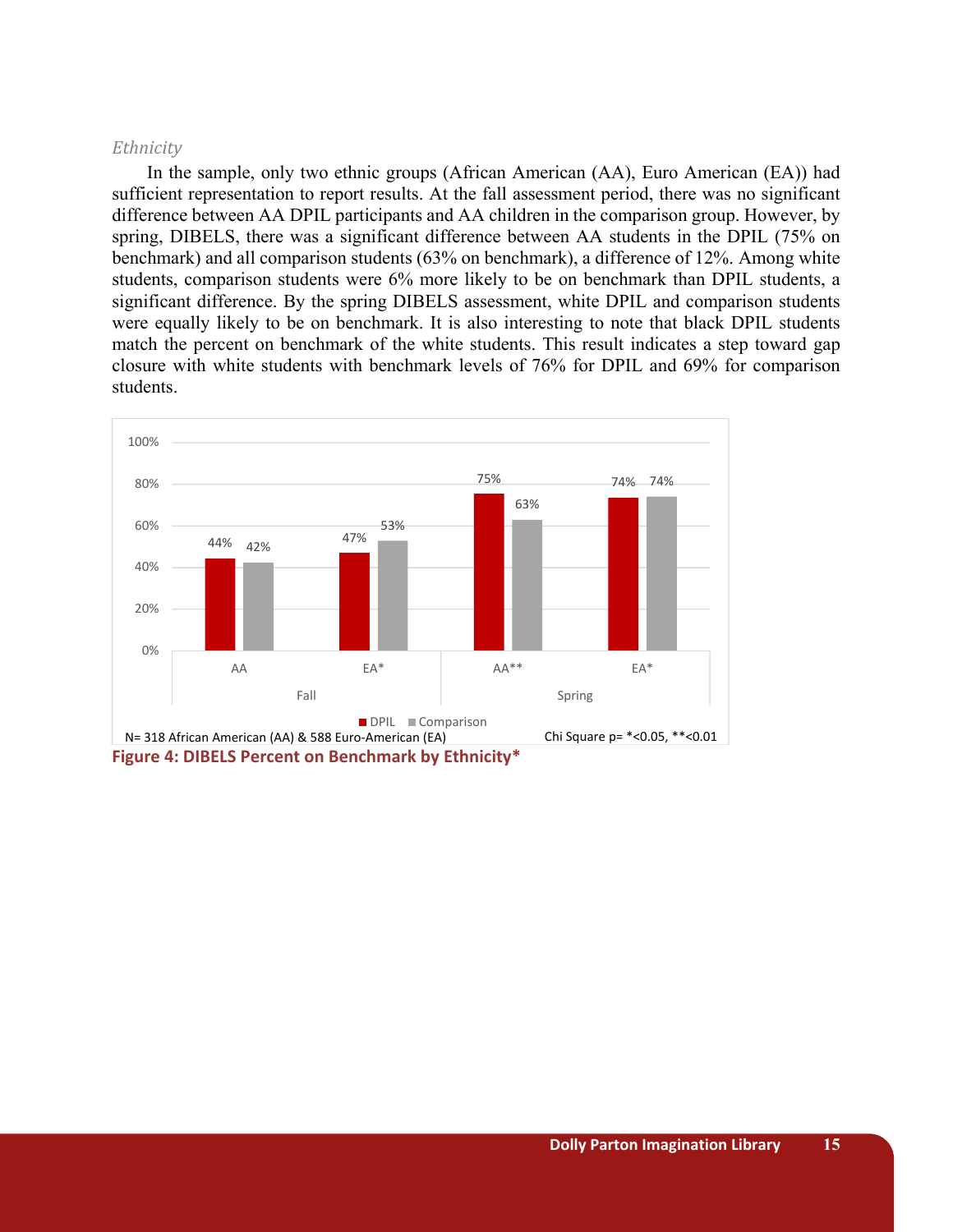#### *Poverty*

Students in poverty are defined as those that participate in the free or reduced-price lunch program (determined by the Federal Poverty Level). In the fall DIBELS assessment, there was no statistically significant difference between DPIL and comparison students. By the spring DIBELS assessment, DPIL students were 10% more likely to be on benchmark than comparison students. For students not in poverty, comparison students were statistically more likely to be on benchmark than the DPIL students in both the fall and spring DIBELS.



## **Summary of Academic Analysis**

While there were no significant differences found when comparing all DPIL student and the comparison group, a closer look at subgroups in the population led to some important results. The academic outcomes of the DPIL are consistent with past reports of the DPIL from the Picard Center (Dick, S.J., Burstein, K., 2016). DPIL students generally perform equal to or below on the fall DIBELS assessment. By the spring DIBELS assessment, there is significant evidence that DPIL students have equal to or are more likely to be on benchmark than the comparison group. The effect is most pronounced for subgroups traditionally at greater risk of literacy difficulties, i.e., males, African Americans, students in poverty, and students that failed to make benchmark in the fall. Overall, there is clear evidence supporting gap closure as a result of the DPIL.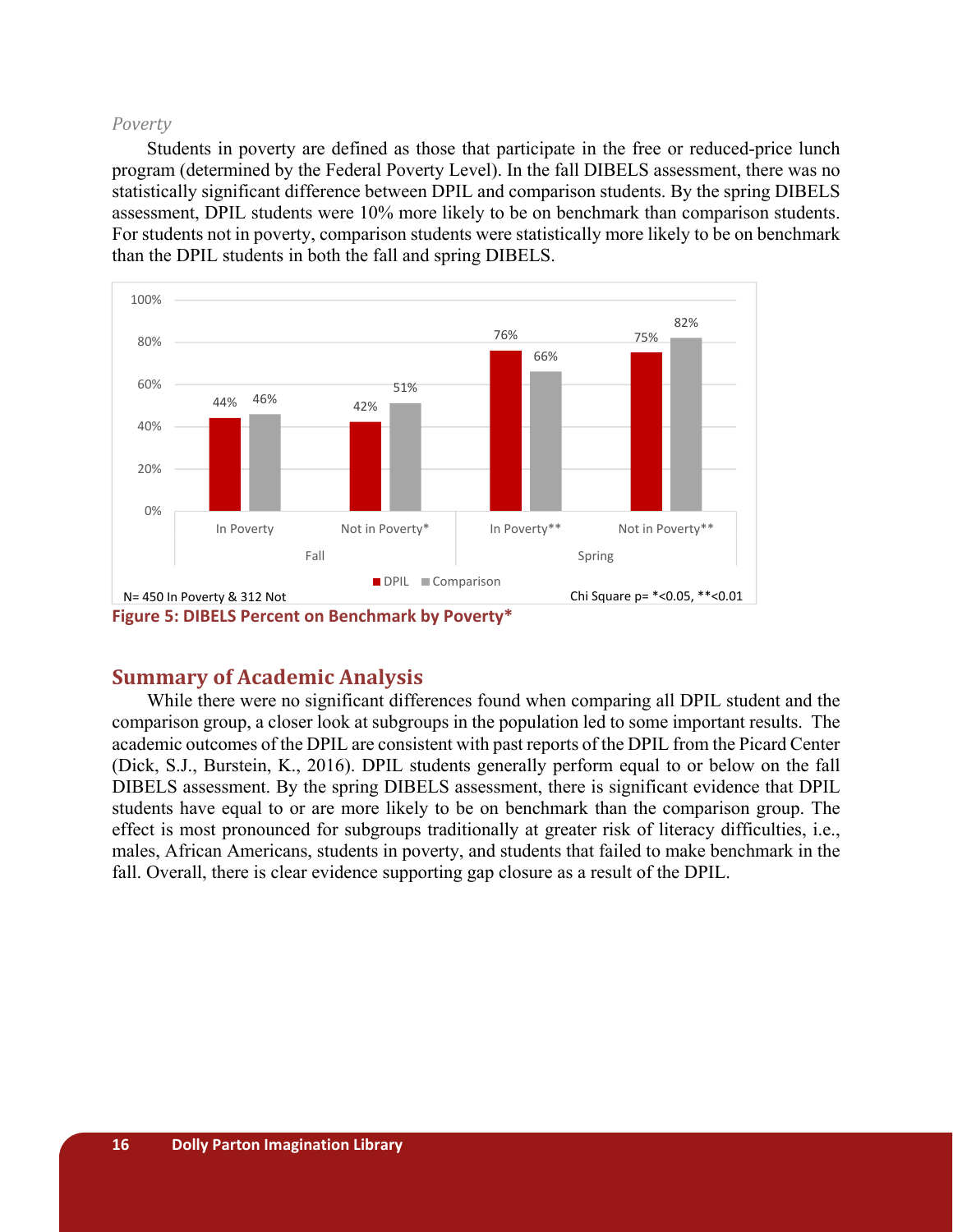## **Parental Survey**

A survey of DPIL parents and guardians was designed to help evaluators understand parent use of and satisfaction with the program. Email invitations were sent for an online survey to approximately 9,000 parents and yielded 1,182 respondents. Due to parents with multiple children, the survey represents approximately 1,294 children currently receiving books. This section will look at the results of this survey. Most of the survey responses came from the population center in Lafayette Parish (71%). Approximately 12% of respondents were non-white, compared to 29% of the population. Of the parents surveyed, 89% completed at least some college with 59% receiving a degree. The median household income of respondents is \$50,000-\$74,999, whereas the median income of the population of the area is  $$48,800.<sup>2</sup>$ 

| <b>PARISH</b>                         | <b>PERCENT</b> | <b>COUNT</b> |
|---------------------------------------|----------------|--------------|
| <b>ACADIA</b>                         | 14%            | 172          |
| <b>LAFAYETTE</b>                      | 71%            | 706          |
| <b>ST. MARTIN</b>                     | 10%            | 127          |
| <b>VERMILLION</b>                     | 18%            | 218          |
| <b>OTHER</b>                          | 1%             | 17           |
|                                       |                | 1240         |
|                                       |                |              |
| <b>ETHNICITY</b>                      |                |              |
| <b>WHITE</b>                          | 88%            | 1080         |
| <b>BLACK</b>                          | 8%             | 92           |
| <b>OTHER</b>                          | 4%             | 53           |
|                                       |                | 1225         |
|                                       |                |              |
| <b>EDUCATION</b>                      |                |              |
| <b>HIGH SCHOOL</b>                    | 11%            | 139          |
| <b>SOME COLLEGE</b>                   | 29%            | 360          |
| <b>COLLEGE</b>                        | 38%            | 472          |
| <b>GRADUATE</b>                       | 21%            | 260          |
| <b>SCHOOL</b>                         |                |              |
|                                       |                | 1231         |
|                                       |                |              |
| <b>INCOME</b>                         |                |              |
| \$0-\$24,999                          | 13%            | 154          |
| \$25,000-\$49,000                     | 22%            | 262          |
| \$50,000-\$74,999                     | 23%            | 276          |
| \$75,000-\$99,999                     | 22%            | 257          |
| \$100,000<br><b>OR</b><br><b>MORE</b> | 20%            | 233          |
|                                       |                | 1182         |

#### **Table 7: Demographic Distribution of Survey Respondents**

<sup>2</sup> https://www.indexmundi.com/facts/united‐states/quick‐facts/louisiana/population#map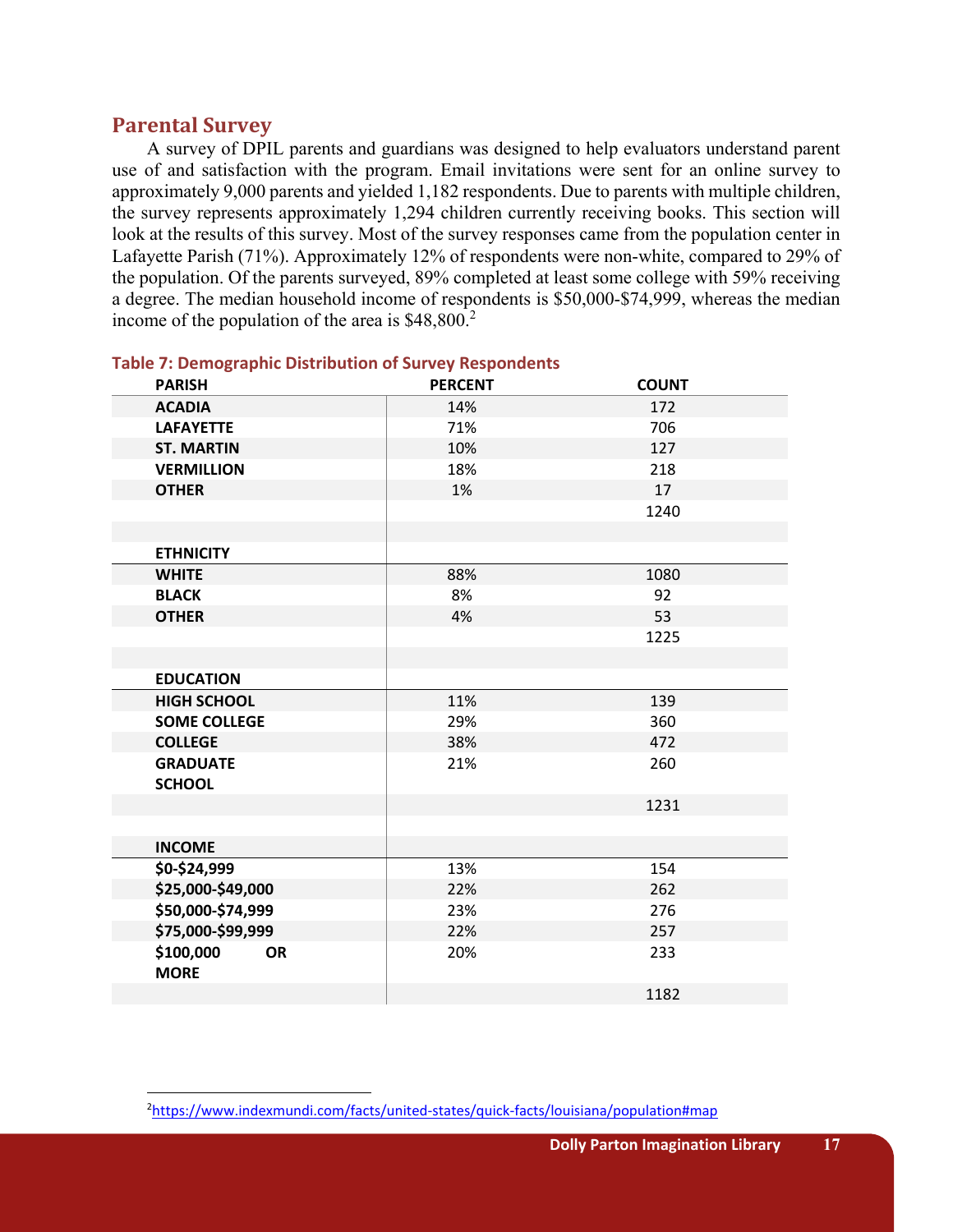Survey participants offered zip code information to help us produce a more refined look at the locations for the survey respondents (see Figure 6). For the most part, survey respondents reflect the population distribution of the region. Most respondents are from the west side and south side of Lafayette and down into the Youngsville area. There is a heavy cluster of respondents in Breaux Bridge with some smaller groups in Carencro and Rayne. Smaller pockets of respondents from around Lafayette (central and north side) may seem less significant due to smaller population zip code geographic regions. Other pockets of respondents came from Broussard, St. Martinville, Scott, and Crowley. Unlike the previous reports, there are very few respondents from out of the Acadiana region.



**Figure 6: Zip Code Distribution of Survey Responses** 

An unknown program cannot be successful. Table 8 below breaks down how parents learn about DPIL opportunities generally and by race. The most common referral source for all recipients is through interpersonal channels, specifically friends or relatives (56%). United Way direct promotion efforts are the second most effective referral source (13%), especially to the African American community. Also, non-white respondents disproportionally learned about DPIL from a health professional. White parents receive information via mediated channels including traditional, social media, and visits to Dollywood more than other subgroups. Professionals including the health and education professionals informing parents account for slightly over 18% of referrals and are stronger for families in the non-white communities. As the region becomes more diverse, engaging professional communities may increase referrals in communities most in need of DPIL.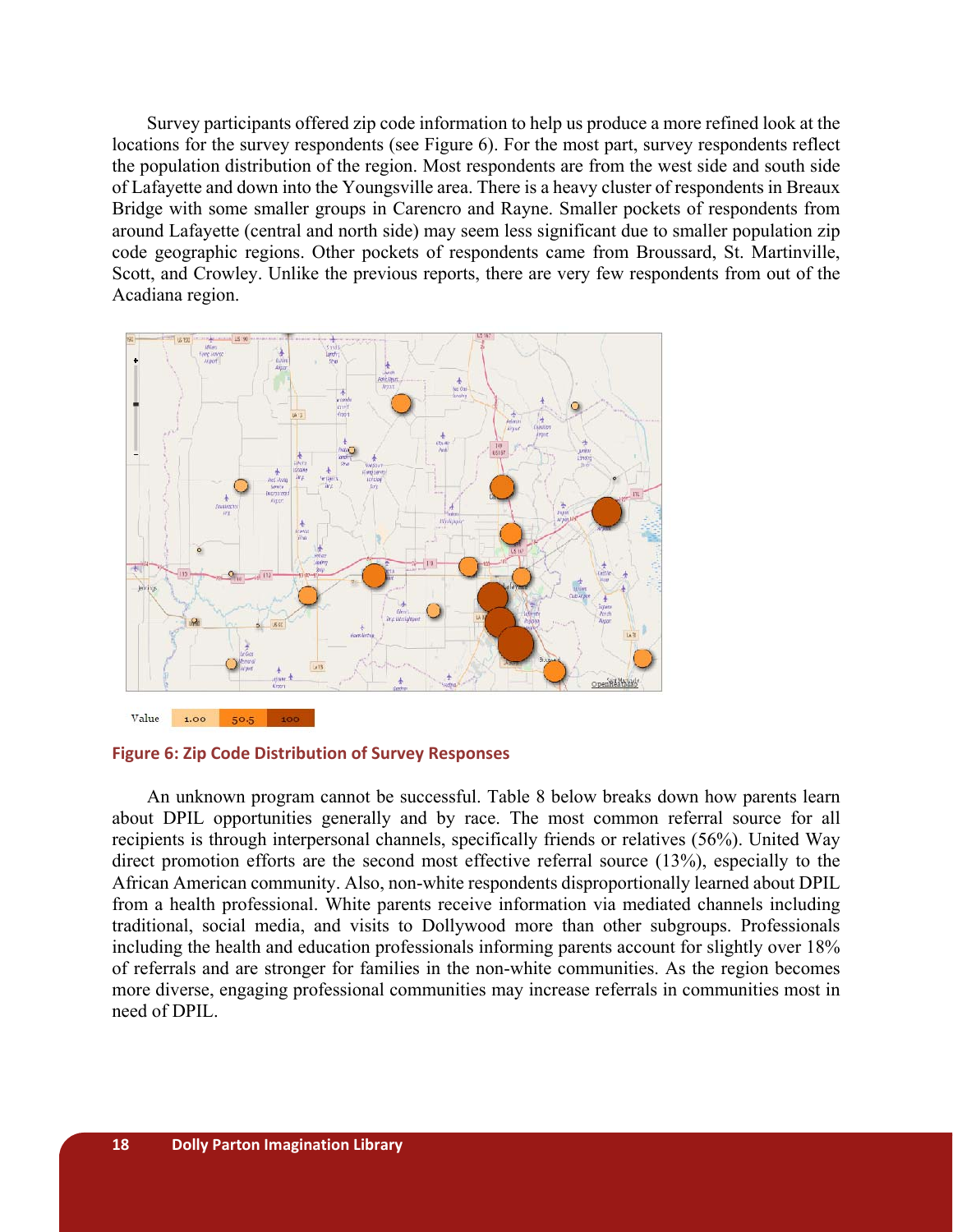| <b>SOURCE</b>                                        | <b>WHITE</b> | <b>BLACK</b> | <b>OTHER</b> | <b>ALL</b> |
|------------------------------------------------------|--------------|--------------|--------------|------------|
| <b>FRIEND OR RELATIVE</b>                            | 57%          | 45%          | 49%          | 56%        |
| <b>INTERNET</b>                                      | 8%           | 5%           | 4%           | 7%         |
| NEWS OR ADVERTISEMENT                                | 2%           | 1%           | 0%           | 2%         |
| <b>HEALTH PROFESSIONALS</b>                          | 10%          | 20%          | 22%          | 12%        |
| <b>EDUCATION PROFESSIONALS</b>                       | 6%           | 11%          | 8%           | 6%         |
| SOCIAL GROUP OR AGENCY                               | 5%           | 2%           | 6%           | 5%         |
| UNITED WAY                                           | 13%          | 16%          | 12%          | 13%        |
| $N =$                                                | 1055         | 89           | 51           | 1195       |
| CHI-SQUARE (12) = 23.8, P = 0.022, CRAMER'S V = 0.10 |              |              |              |            |

#### **Table 8: How Did Parents Learn about the DPIL?**

#### **Supporting a Love of Reading**

Past researchers operated from the belief that children learned to speak and listen during their early years and *later* learned to read and write at school age. We now know that young children develop literacy-related abilities from infancy. Research has shown that parents can foster their children's emergent and early literacy development, along with a love of reading, from birth by creating supportive home literacy environments, expressing positive attitudes about literacy, modeling literate behaviors, and sharing literacy activities such as read alouds (Arnold, Lonigan, Whitehurst & Epstein, 1994; DeBaryshe & Binder, 1994; Payne, Whitehurst, & Angell, 1994). Family literacy in this capacity, as promoted by the DPIL program, can positively impact children's academic achievement and future reading and writing success. Correspondingly, the analysis establishes that the DPIL program supports social learning and family literacy, enhances children's love of reading, and encourages and promotes children's literacy learning.

#### *Time Spent*

Results of the parent survey indicate that nearly 95% of the responding families read together either daily or a few days per week (See Table 9) since joining the DPIL program. It is encouraging that each of the families in the survey reported reading at least five to ten minutes a few times each week. It is likely that with modest United Way efforts, more families could move from "a Few Times" to "Daily." More encouraging, the families spend time talking about the books to their children, reinforcing the lessons of the reading.

| <b>DAYS READING</b>     | $5 - 10$ | $10-20$ | $20 - 30$ | >30 | ALL  |
|-------------------------|----------|---------|-----------|-----|------|
| <b>DAILY</b>            | 56%      | 65%     | 65%       | 82% | 63%  |
| FEW DAYS A WEEK         | 36%      | 31%     | 33%       | 13% | 32%  |
| <b>ONCE A WEEK</b>      | 7%       | 4%      | 2%        | 2%  | 4%   |
| <b>LESS OFTEN</b>       | 2%       | 0%      | 0%        | 2%  | 1%   |
| $N =$                   | 341      | 688     | 216       | 45  | 1290 |
| $\cdot$ $\cdot$<br>---- | .        |         |           |     |      |

#### **Table 9: Parent‐Reported Reading to Child by Days and Minutes**

Chi-Square(9) = 36.837, P = 0.000, Cramer's  $V = 0.0976$ 

Parent responses also suggest that the DPIL program gives families opportunities to construct meaningful communications through storybook reading. Responses to the question, "In what way do you feel the books have encouraged reading with your child/children?" indicate that many parents believe that the social nature of the program has inspired them to read with their child/children more often than they had before joining the DPIL program and that they enjoy doing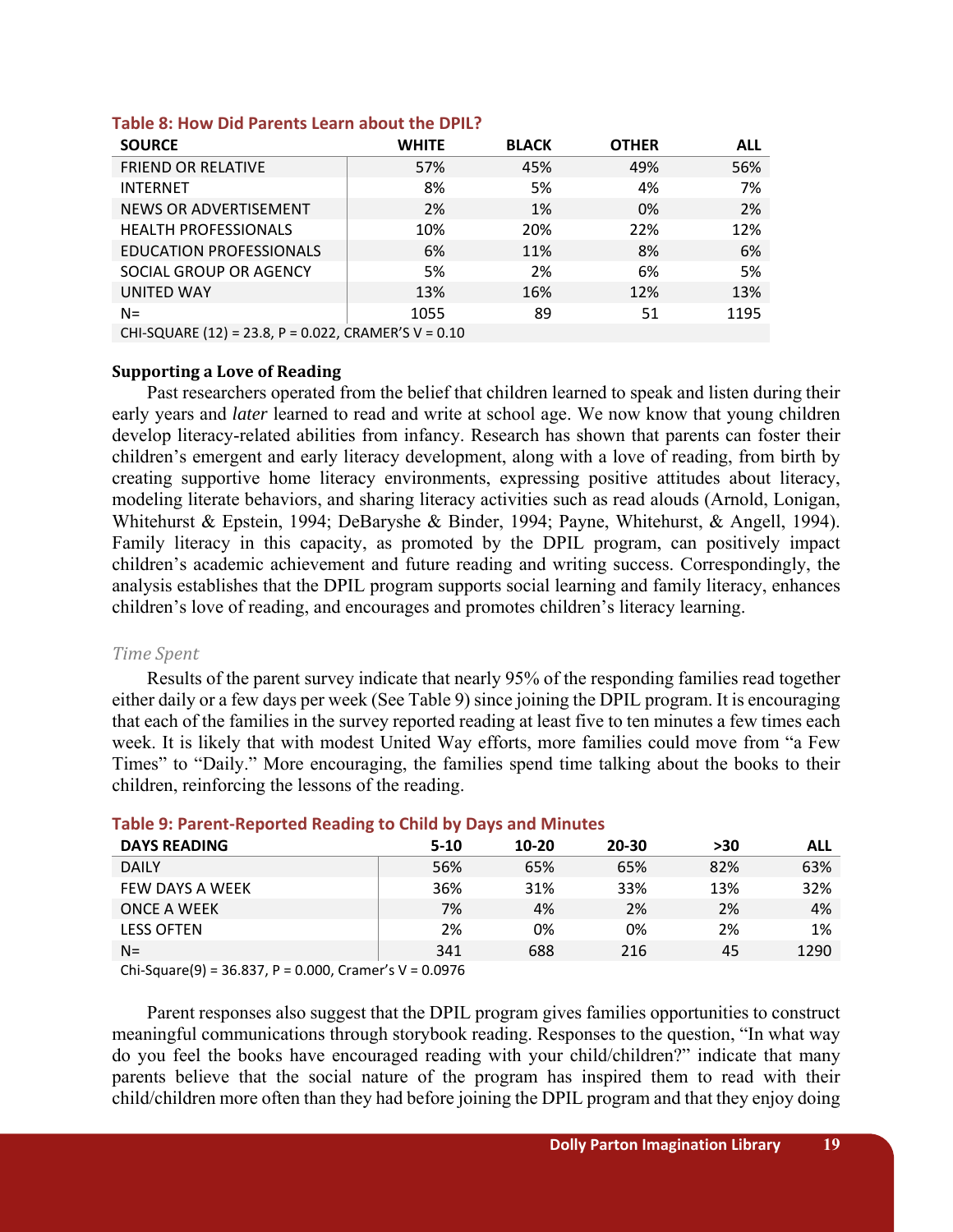so. Parents note that "…children love sitting with both Mom and Dad and listening to stories," that DPIL provides many opportunities for "quality time" together and that receiving the books from the program "promotes family time" and "encourages reading" (see Figure 7).

Families further suggest that DPIL allows them to "bond with" their child/children in a social context, through these family literacy practices. Parents note that they have begun new "…bedtime story" routines with their children since beginning the DPIL program, allowing them more "time together" for bonding over books. Children "enjoy the one on one time" that the DPIL book readings provide and families "love" this aspect of the program. The social context of the DPIL read alouds provides a space in the homes of these families, which allows for rich conversation and meaning-making with books. These responses demonstrate that social interaction and engagement(s) with others, about literacy, is enjoyable as well as essential (Vygotsky, 1978).





The DPIL encourages a love for "reading time" by fostering an event activity around the books. Parents note that "the books are fun," that children are extremely "excited to get the books in the mail," and that they "really enjoy the books." Other parents note that their children are "highly motivated to read the new books that come in the mail just for them" and that the program actively "promotes a love of reading." The book becomes an event as children receive more—the gift of a book but also the gift of reading.

## *What Gets in the Way?*

Children's learning dramatically improves in the presence of family supports for literacy. In homes with a variety of books and families who read books together, children demonstrate higher literacy and higher general academic knowledge than those in homes that are less literacy-rich (Livingston & Wirt, 2003). If young children are to develop the motivation necessary to sustain them through the often difficult early stages of literacy development, they need to experience read alouds from a variety of books and be given multiple opportunities to engage in creative responses. (Reutzel & Cooter, 2015). Professional organizations such as the International Reading Association (IRA) and the National Association for the Education of Young Children (NAEYC)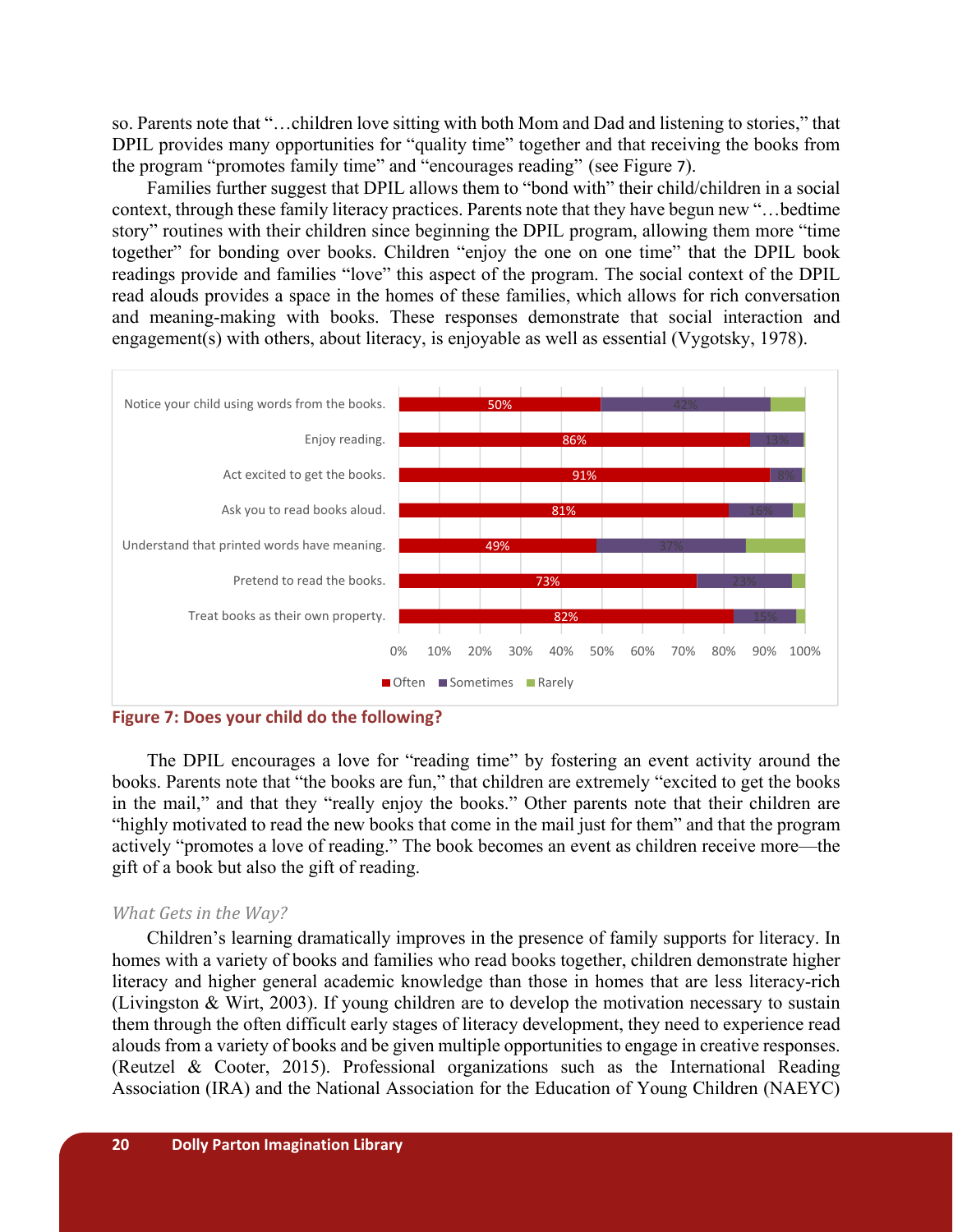suggest that young children engage with books at least 15 minutes each day (1998), through which the learn book handling skills, language processes, academic vocabulary, phonemic awareness, phonics, and print concepts.

 Numerous families have limited access to high quality, age-appropriate books for their children and often have inadequate time for literacy interactions. Moreover, while parents, families, and communities are interested in helping children develop as readers, they are often unaware of *how* to help. Because of these limitations and constraints, it is imperative that families have access to quality children's books, as well as to introductions to read-aloud strategies and opportunities for sharing in positive reading engagements with their children.

Information drawn from the open-ended parent survey questions reveal positive results, noting that most families surveyed (74%) indicate that they read between 10-30 minutes or more, each time they read together. However, approximately 70% of these parents indicated that "lack of time" is the main reason that family reading does not occur on a regular basis.

Conversely, approximately 22% of the parents suggested that "nothing" gets in the way of family reading time. Since beginning the DPIL program, these families note that they have prioritized family literacy and do not let outside distractions take away from this "very important" time and carve our at least 15 minutes every day for children's literacy development.

#### *Modeling Literate Behaviors and Making Connections*

Reading aloud allows parents and children to activate their prior knowledge (things they already know or have learned about), discuss topics from stories based on their experiences, ask questions actively, and discuss the text and illustrations, all of which enhances reading engagement as well as literacy learning.

Our survey data indicate that nearly 10% of responding parents noted that lack of reading time contributed to their child's/children's inability to engage with the books for sustained periods of time. Parents further noted that children often got "distracted" by other things, including "TV," "other children," "playing," and "family routines," and that they were sometimes disengaged with the books because they were not always at the appropriate reading level for the child.

Although overwhelming response, it is important to recognize the need for the books to be at developmentally appropriate for children. It also points to the need for parental information on engaging children with books and stories in meaningful and relevant ways.

It is the talk and responses surrounding reading activities that give them their power, allowing children to connect what is in the story with their own lives (Dickinson & Smith 1994; Snow, Tabors, Nicholson, & Kurland, 1995). Research describes these types of reading responses and conversations as "decontextualized language" (Snow, 1991). Parents and teachers can promote higher-level thinking by moving experiences in stories from what the children see in front of them to what they can see in their imaginations (International Reading Association & NAEYC, 1998).

Parents report a variety of literacy-encouraging behaviors (see 7) including asking the child to read or tell the story aloud (64%), asking questions about the story (93%), and discussing basic elements of reading (letters, sounds, punctuation, and sentences, 80%). At the same time, parents are going beyond the words to bring the books to life including hand and facial gestures (94%), involving the illustrations (98%), and fun art and play activities (67%).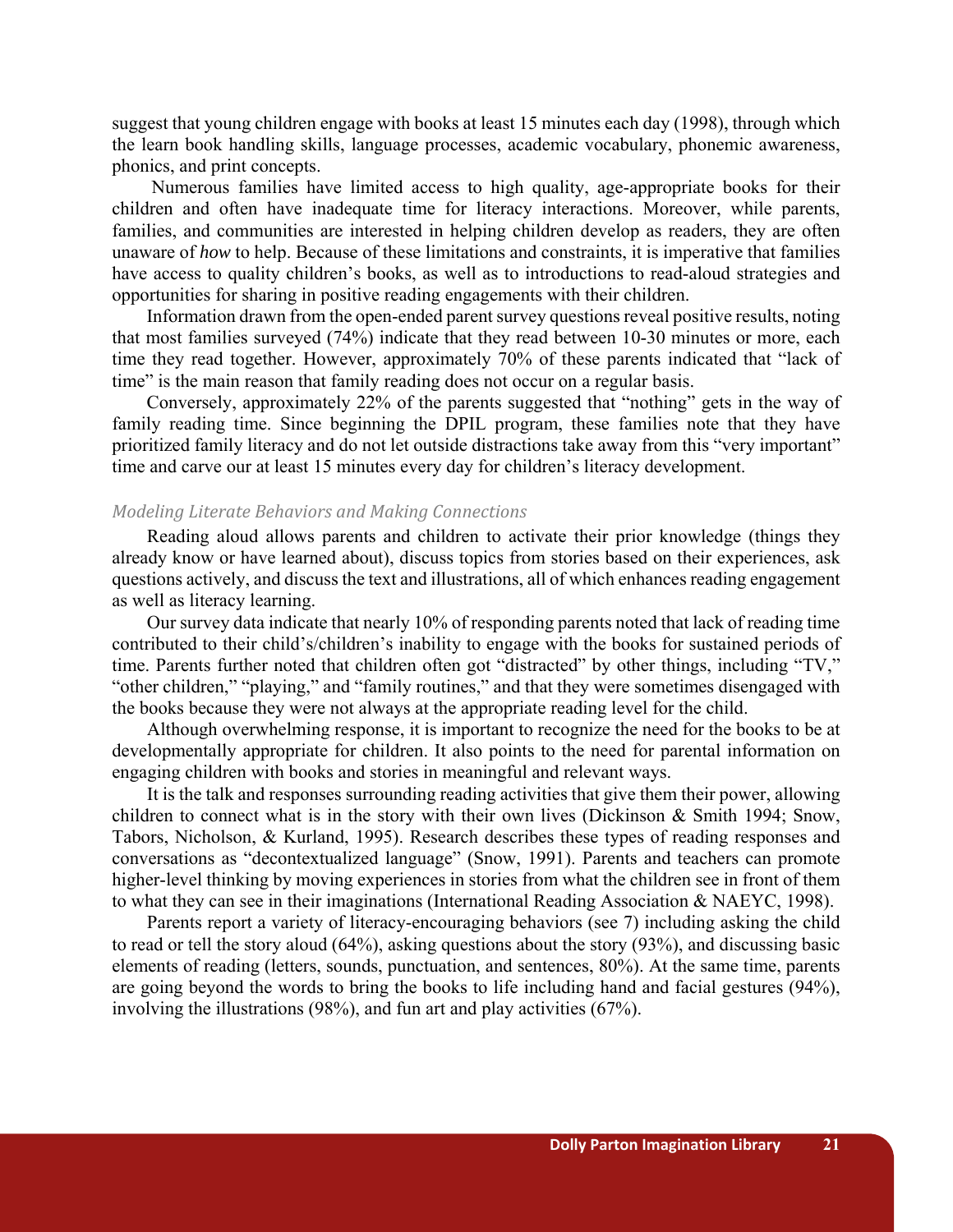

**Figure 8: Which of these strategies do you use when reading with your child/children?** 

Parent responses to the survey reveal that nearly 59% of parents often give their children the opportunity to respond to the books through discussion, during or after reading engagements. The majority of these discussions often revolve around talking about the illustrations, asking the child questions about the story, and using hand/facial gestures as they read. Interestingly, nearly 97% of parents report that they feel their children's responses to the books through playing, singing, and writing helps their reading development and approximately 63% suggest that these responses positively affect their child's writing development.

It is encouraging that parents and children are spending quality time reading together and talking about the illustrations and the stories. Survey data suggest that parents benefit from simple strategies that promote a variety of reader responses, including play, art, story retell, writing, and music (singing and dancing). Although nearly 94% of parents indicate that they do *not* feel they need more support on ways to effectively read with their child, the data suggest otherwise.



**Figure 9: During or after reading a book with your child, do you provide the chance**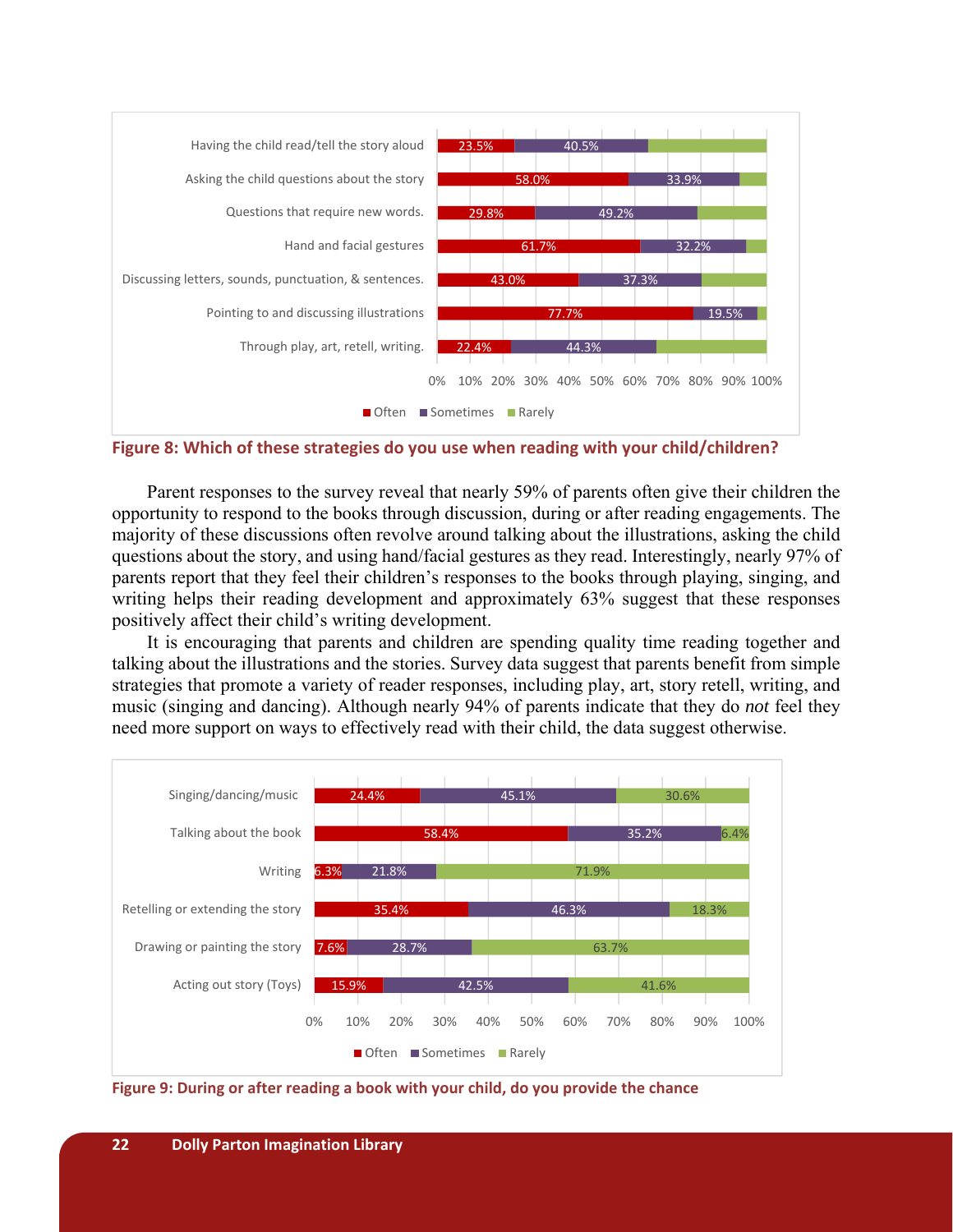#### *Books in Relationship to the Child*

Beyond providing a space for family literacy and engagement that encourages reading and prepares children for school learning contexts, the DPIL promotes parent modeling of adult literacy. These behaviors include how to hold a book, reading from left to right, drawing from the text and illustrations to make meaning, and making connections to stories in personal ways to enhance comprehension.

There are ways that a book can become more important to a child through a clear and personal relationship developed by repeated readings during which children related the characters, events or contexts to themselves. While 85% of the parents report that their children can relate the books to themselves or their family (see Figure 10), it becomes more challenging to the child to relate the books to other media such as book (66%), movies/television (62%) and their communities (55%). This kind of relationships make the books "real" to the child and reinforces learning.



**Figure 10: Does your child compare or relate the books** 

The book content may modify the relationship to the child. In open-ended comments, some parent reported concerns with the cultural content of the books. Direct questions (see Figure 11) indicate that mismatch of race to the reader is problematic (44% reported), as are cultural activities (54%), and community (60%). At the same time, other related issues such as interests (87%), and family (86%) were reflected in the books.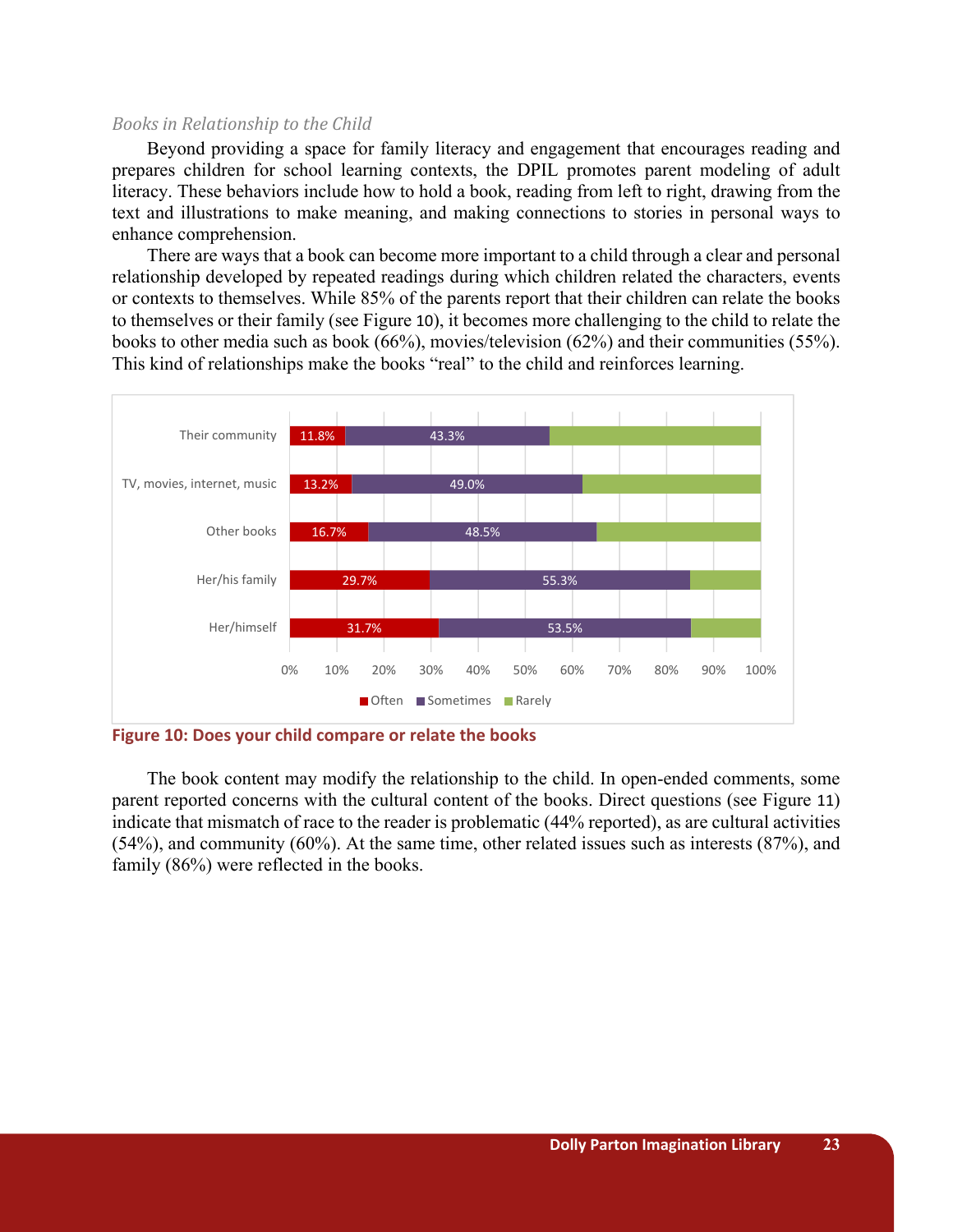

**Figure 11: Does your child see reflected in the books provided** 

## **Parent's Evaluation** of **DPIL**

Parents believe, beyond providing a context for family bonding and fostering children's love of reading, that the DPIL program encourages and supports early literacy learning in their young children. Parents also report that the program effectively prepares their children for learning in formal school.

Parents note that along with the social nature of reading engagements the books sent by the DPIL program "provide a variety of topics" that support children's early reading development and future learning. Parent responses reflect educational terms as they report how the program promotes reading and facilitates children's "language and cognitive development." Parents attest that the DPIL program helps build children's "fluency," "comprehension," "vocabulary," "speech," "listening," and overall "reading development" and suggest that children "learn sight words," "colors," and "animals. " Furthermore, they report that the books help children to use their "imaginations" and prompt creative responses to stories as they read together. Nearly 97% of the responding parents note that because of the DPIL program, their children are better prepared for the literacy demands of kindergarten.

Rarely is an education program as universally supported by parents as the DPIL. The pie charts above and below summarize two key questions of parental satisfaction. Most of the remaining parents reported that their children were too young or just starting the program, with only approximately 3% reporting that their children were not well-prepared for kindergarten.

Parents report that their children are "thrilled" to receive their books each month, and eagerly anticipate the arrival of new books. Seventy-two percent of parents are extremely satisfied with only 1% of parents reporting problems or concerns. The



**Figure 12: My Child Was Better Prepared for Kindergarten with the**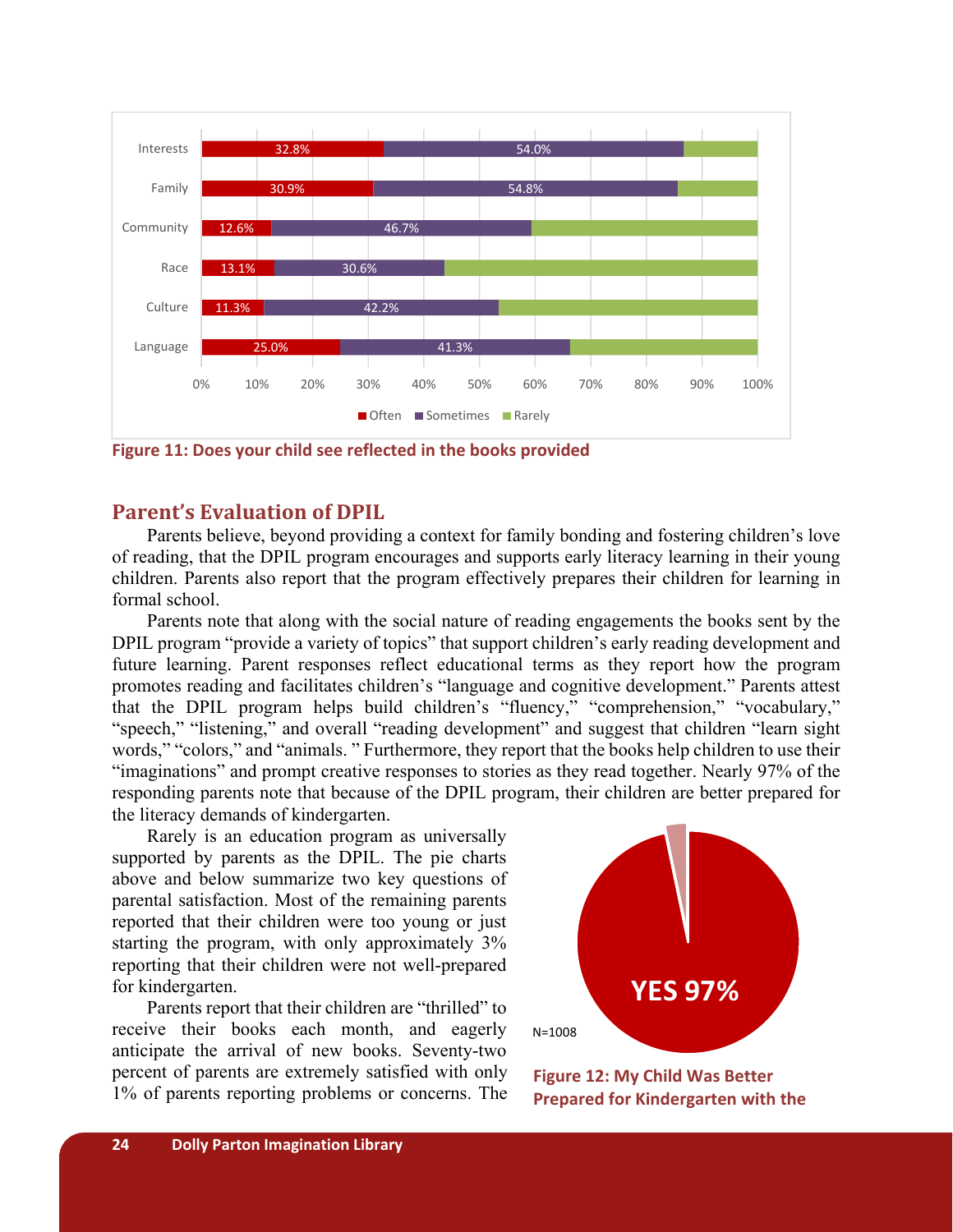most common requests were to expand the program to other children, regions, or older ages. Some parents requested a greater variety of books, board books, or gender and cultural based selections. In addition to language-specific reading material.

Nearly 99% of the responding parents noted that they were either extremely satisfied or mostly satisfied with the books they received from the DPIL. Many also reported that they enjoyed the variety of books that allowed for a quality reading time. However, some parents did not feel their children were always adequately represented within the DPIL books regarding reading level, language, culture, race, community, family, and interests. Families similarly suggested more books for toddlers and board books for their emergent and early readers.



 **Figure 13: Parent Satisfaction** 

## **Final Thoughts**

There is an implicit logic in the design and operation of the DPIL as follows. The number of words in a child's vocabulary is a critical indicator of later academic success (Hart & Risley, 1985). Children's vocabulary use at age three is a strong predictor of language skill and reading comprehension at age 9-10 (Biemiller, 2001). Further, vocabulary use in first grade can predict more than 30 percent of 11th-grade reading comprehension (Biemiller, 2006). Young children who are regularly read to have a larger vocabulary, higher levels of phonological, letter name, and sound awareness, and increased success when decoding words (Burgess, Hecht, & Lonigan, 2002). The Dolly Parton Imagination Library provides high quality, developmentally appropriate directly to the homes of children birth to five each month. These books constitute the inspiration and means by which DPIL families engage in shared reading, now recognized to be the foundation of reading success (Bus, van IJzendoorn, & Pellegrini, 1995).

Overall, the DPIL is an extremely effective program that both parents and children enjoy. Children, particularly under-resourced families benefit from the experience. Since the United Way of Acadiana's adoption, young children have received thousands of high-quality books. While recommended improvements based on the qualitative analyses, suggestions are minor but may help United Way or other providers of the DPLI to serve their communities better. These suggestions include providing parents with information on developmentally appropriate strategies that promote reading engagement and literacy learning, continued promotion of the importance of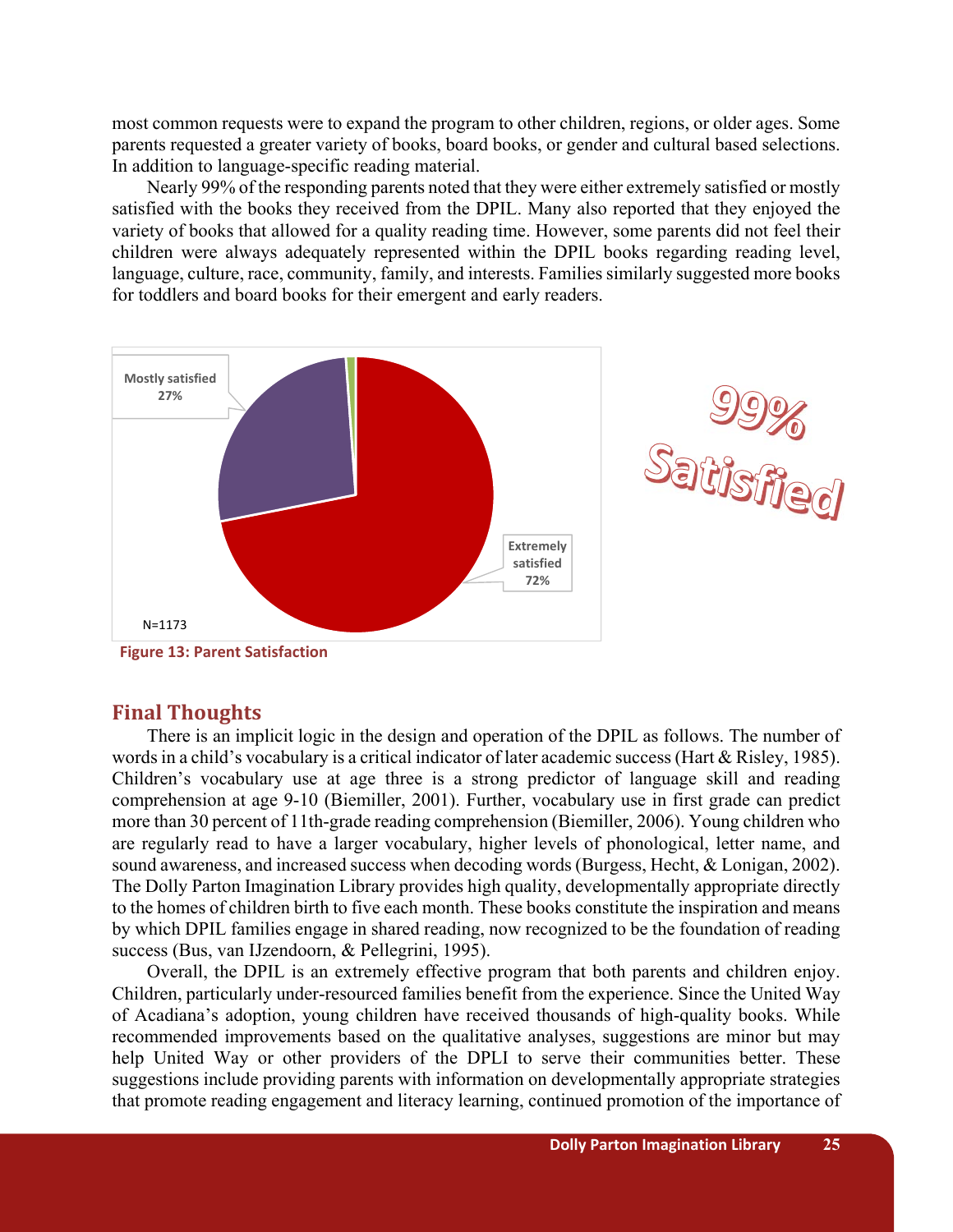reading at least 15 minutes each day, and sending books that are age-appropriate and more reflective of the community.

The qualitative analysis of the data presented within this section of the report indicates that United Way of Acadiana is doing an extremely effective job of administering the DPIL program, ensuring that quality children's literature delivered across Acadiana. Parents overwhelmingly agree that DPIL is an "amazing" and "wonderful" program that enriches the literate lives of their children and their families. Parents also note that this program strengthens parent-child attachment and motivates children to read. Accordingly, the program is *fun* and fosters a lifelong love of reading. Overwhelmingly, parents report that the DPIL not only effectively promotes family literacy and reading at home but simultaneously supports young children's literacy and learning, thus prepares them for kindergarten. Parents also commend United Way for successfully supporting and administering such a valuable program.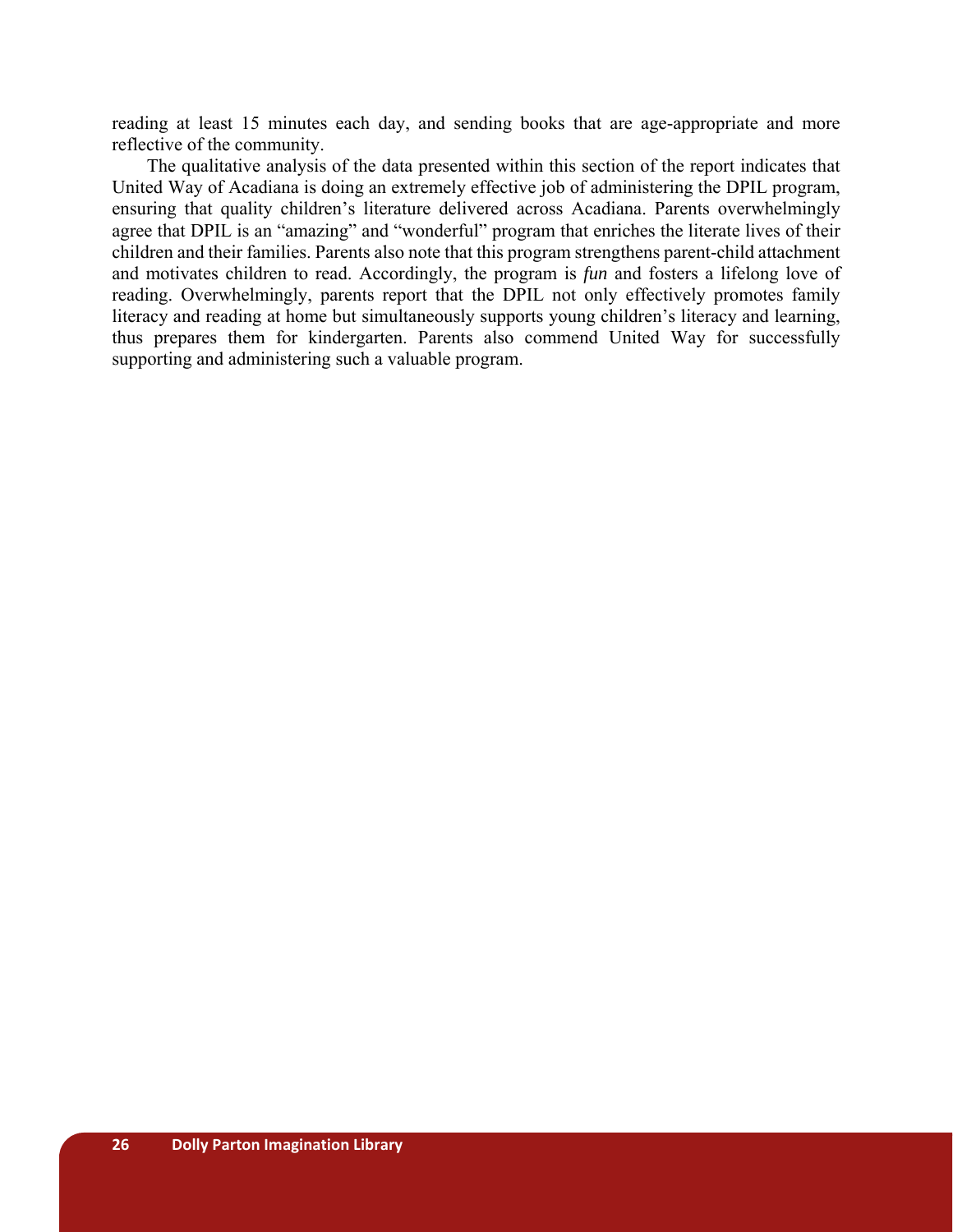## **References**

Anderson, R. C., Hiebert, E.H., Scott, J. A., & Wilkinson, I. A. G. (1985). Becoming and Nation of Readers: The Report of the Commission on Reading. The National Institute of Education. U.S. Department of Education. Washington, D.C. Retrieved September 9, 2017. http://files.eric.ed.gov/fulltext/ED253865.pdf

Arnold, D. H., Lonigan, C. J., Whitehurst, G. J., & Epstein, J. N. (1994). Accelerating language development through picture book reading: Replication and extension to a videotape training format. *Journal of Educational Psychology, 86*(2), 235-243.

Austin, R., Suddreth, D., & Nye, R. (2016, September). *Student Leadership Skills Evaluation Report.* Retrieved from Utah State Board of Education: http://le.utah.gov/interim/2016/pdf/00004619.pdf

Bakhtin, M. M. (1981). *The dialogic imagination: Four essays*. Austin, TX: University of Texas Press.

- Bandura, A. (1993). Perceived Self-Efficacy in Cognitive Development and Functioning. *Educational Psychologist 28(2)*, 117-148.
- Barbour, A. C. (1998). Home Literacy Bags Promote Family Involvement, *Childhood Education, 75*(2), 71-75.
- Becher, R. (1985). Parent involvement and reading achievement: A review of research and implications for practice. *Childhood Education, 62*, 44-49.
- Biemiller, A. (2001). Teaching vocabulary: Early, direct, and sequential. *American Educator*, *25*(1), 24-28.
- Biemiller, A. (2006). Vocabulary development and instruction: A prerequisite for school learning. *Handbook of early literacy research*, *2*, 41-51.
- Bodrova, E., & Leong, D.J. (2007). Tools of the mind: The Vygotskian approach to early *childhood education*. Upper Saddle River, NJ: Pearson.
- Boyer, E. L. (1991). *Ready to learn: A mandate for the nation*. Princeton, NJ: The Carnegie Foundation for the Advancement of Teaching.
- Breitenstein, S. M., Gross, D., Garvey, C. A., Hill, C., Fogg, L., & Resnick, B. (2010). Implementation fidelity in community‐based interventions. *Research in nursing & health 33(2)*, 164-173.
- Burgess, S. R., Hecht, S. A., & Lonigan, C. J. (2002). Relations of the home literacy environment (HLE) to the development of reading-related abilities: A one-year longitudinal study. *Reading Research Quarterly*, *37*(4), 408-426.
- Bus, A. G., van IJzendoorn M. H., & Pellegrini, A. D. (1995). Joint book reading makes for success in learning to read: A meta-analysis on intergenerational transmission of literacy. *Review of Educational Research, 65* (1), 1-21. Clark, M. M. (1975). *Young Fluent Readers*. Portsmouth, NH: Heinemann.

*Childhood and school cultures* (Vol. 64). New York, NY: Teachers College Press.

- Darling, S. (2005). Strategies for engaging parents in-home support of reading acquisition. *The Reading Teacher, 58*, 476-479.
- Debaryshe, B. & Binder, J. C. (1994). Development of an instrument for measuring parental beliefs about reading aloud to young children. *Perceptual and Motor Skills, 78*, 1303- 1311.
- Derry, J. (2010, May 4). *State Tightens absenteeism rules for schoolchildren*. Retrieved from NOLA.com:

http://www.nola.com/education/index.ssf/2010/05/state\_tightens\_absenteeism\_rul.html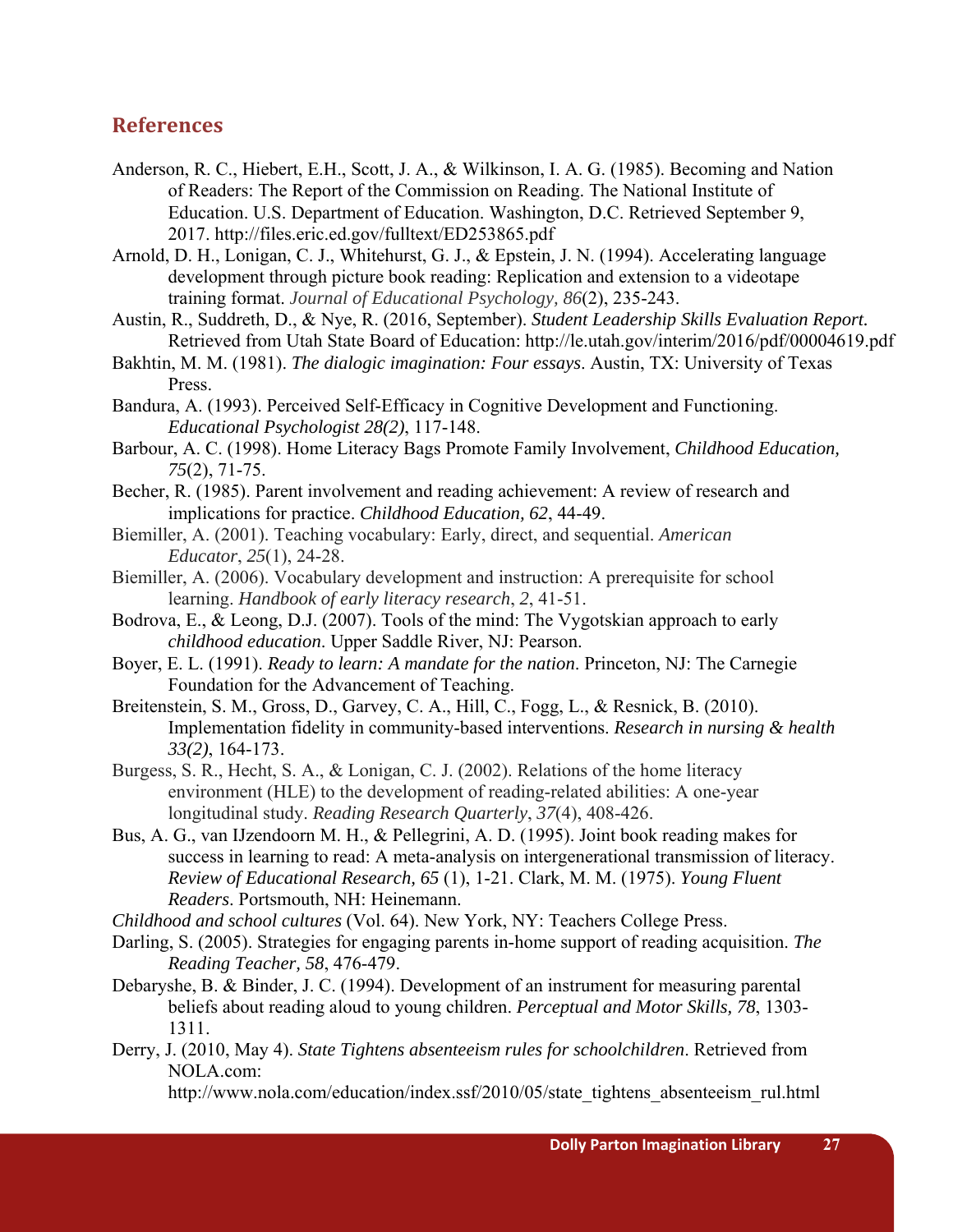- Dick, S.J., Burstien, K. (2016), *Dolly Parton Imagination Library*. Year two and three of a fouryear project with the United Way of Acadiana, Lafayette, LA: Picard Center of Child Development and Lifelong Learning.
- Dickinson, D., & M. Smith. (1994). Long-term effects of preschool teachers' book readings on low-income children's vocabulary and story comprehension. *Reading Research Quarterly 29*, 104–22.
- Dynamic Measurement Group. (2016). DIBELS Next Benchmark Goals and Composite Score. https://dibels.org/papers/DIBELSNextBenchmarkGoals.pdf.
- Dyson, A. H. (1989). Multiple worlds of child writers: Friends learning to write. New York, NY: Teachers College Press.
- Dyson, A. H. (1993). Social worlds of children learning to write in urban primary *school*. New York, NY: Teachers College Press.
- Dyson, A. H. (2003). The brothers and sisters learn to write: Popular literacies in
- Fozi, J., & Ritchie, K. (2011, October). *The Leader in Me: Research Literature Evaluation.* Retrieved from Warner School of Education, University of Rochester: https://www.google.com/url?sa=t&rct=j&q=&esrc=s&source=web&cd=5&cad=rja&uact =8&ved=0ahUKEwj84vuKjsHXAhVEMSYKHUslDx0QFgg8MAQ&url=http%3A%2F %2Fwww.theleaderinme.org%2Fuploads%2FDocuments%2Fresults%2FRochesterLitRe v.pdf&usg=AOvVaw3h3K1RS8cLoBytsZzLCnyT
- Guthrie, J., & Wigfield, A. (2000). Engagement and motivation in reading. In M.L. Kamil, P. Mosenthal, P.D. Pearson, & R. Barr (Eds.), Handbook of reading research (Vol. 3, pp. 403–422). Mahwah, NJ: Erlbaum.
- Gutiérrez, K. D. (1994). How talk, context, and script shape contexts for learning: A cross-case comparison of journal sharing. *Linguistics and Education, 5*, 335-365.
- Gutiérrez, K., Baquedano-Lopez, P., & Turner, M. G. (1997). Putting language back into language arts: When the radical middle meets the third space. *Language Arts, 74*(5), 368- 378.
- Handbook of Research on Teaching, 4, 111-129.
- Heath, S. B. (1983). Ways with words: Language, life, and work in communities and *classrooms.*  Cambridge, MA: Cambridge University Press.
- Humphries, A. C., Cobia, F. J., & Ennis, L. S. (2015). Perceptions of the Leader in Me Process in Regard to Student Discipline. *Journal of Education and Human Development*, 93-104.
- Humphries, A. C., Cobia, F. J., & Ennis, L. S. (2015). Perceptions of the Leader in Me© Process in Regard to Student Discipline. *Journal of Education and Human Development*, pp. 93- 104.
- International Reading Association (IRA) & NAEYC. (1998). Joint position statement. Learning to read and write: Developmentally appropriate practices for young children. Washington, DC: NAEYC. Also available online at www.naeyc.org.
- Jacobs, J. E., Lanza, S., Osgood, D. W., Eccles, J. S., & Wigfield, A. (2002). Changes in children's self‐competence and values: Gender and domain differences across grades one through twelve. *Child development*, *73*(2), 509-527
- Livingston, A., & Wirt, J. (2003). *The condition of education in brief* (NCES 2003-068). Washington, DC: U.S. Department of Education, National Center for Education Statistics.

Luria, A. R. (1982). *Language and cognition*. New York: Wiley & Sons.

Moll, L. C. (2001). Through the mediation of others: Vygotskian research on teaching.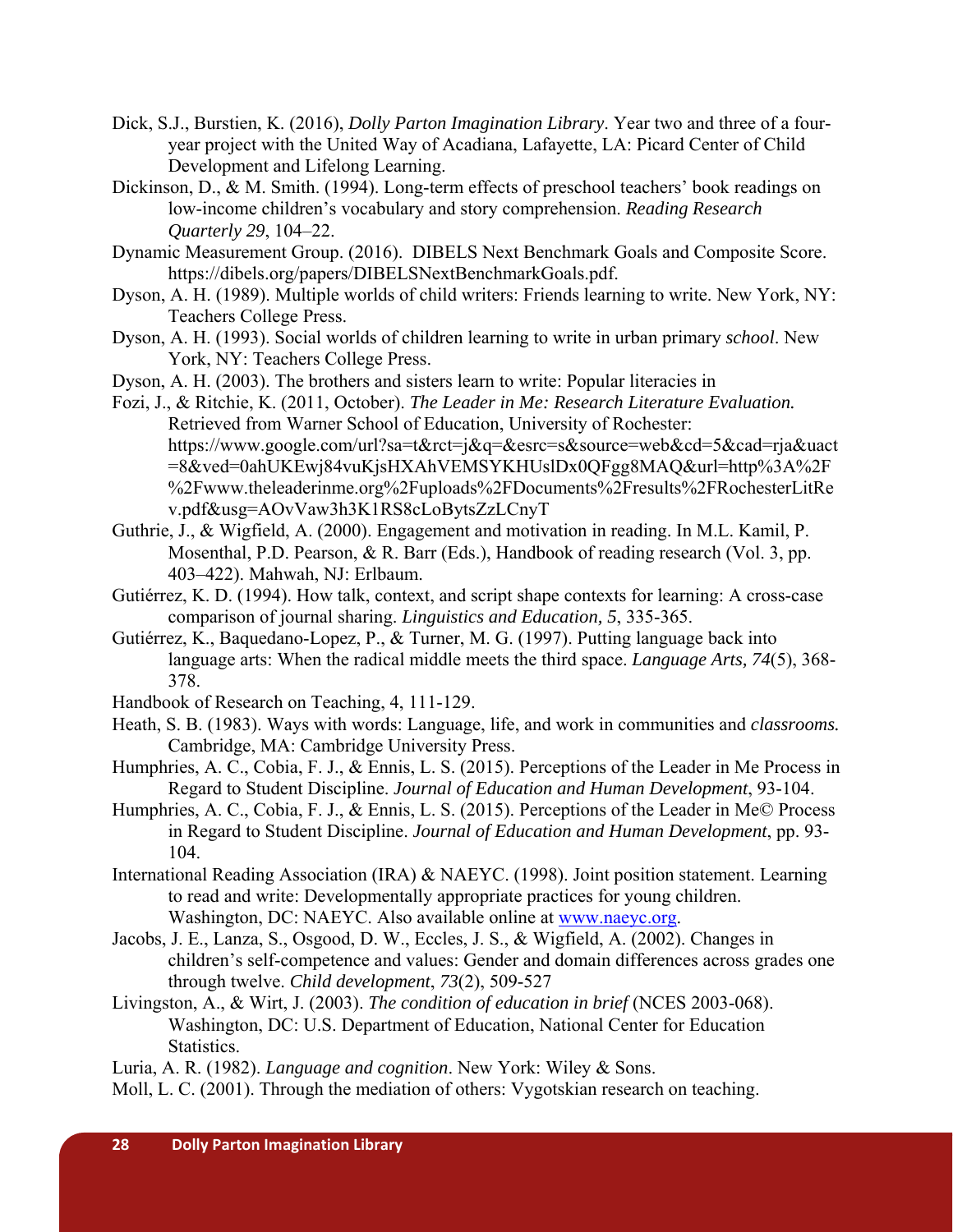- Moll, L. C., Saez, R., & Dworin, J. E. (2001). Exploring biliteracy: Two student case examples of writing as social practice. *The Elementary School Journal, 101*(4), 435-449.
- Morrow, L. M., & Young, J. (1997). A Collaborative Family Literacy Program: The Effects on Children's Motivation and Literacy Achievement. *Early Child Development and Care*, *127*(1), 13-25.
- Neuman, S. B., & Roskos, K. A. (1993). *Language and literacy learning in the early years.*  Orlando, FL: Harcourt Brace Jovanovich.
- Pajares, F. (2006). Self-Efficacy Durring Childhood and Adolecence: Implications for Teachers and Parents. In *Self-Efficacy Beliefs of Adolescents* (pp. 339-367). Greenwich, Ct: Information Age Publishing.
- Payne, A. C., Whitehurst, G. J., & Angell, A. L. (1994). The role of home literacy environment in the development of language ability in preschool children from low-income families. *Early Childhood Research Quarterly, 9* (3-4), 427-440.
- Powell, D. R. (1989). *Families and early childhood programs*. Washington, DC: National Association for the Education of Young Children.

References

- Reutzel, D. R., & Cooter Jr, R. B. (2015). Strategies for Reading Assessment and Instruction in an Era of Common Core Standards: Helping Every Child Succeed. Pearson.
- Rosenblatt, L. M. (1938). *Literature as exploration.* NY: Modern Language Association of America.
- Rosenblatt, L. M. (1978). The reader the text the poem: The transactional theory of the literary work. IL: SIU Press.
- Rosenblatt, L.M. (2001). The literary transaction: Evocation and response. *Theory into Practice, XXI* (4), 268-277.
- Scarborough, H. S. & Dobrich, W. (1994). On the efficacy of reading to preschoolers. *Developmental Review, 14*, 245-302.
- Silvern, S. B. (Ed.). (1991). Advances in reading/language research: Vol. 5. Literacy through family, community and school interactions. Greenwich, CT: JAI.
- Sipe, L. R. (2008). Storytime: Young children's literary understanding in the classroom. New York, NY: Teachers College Press.
- Snow, C. 1991. The theoretical basis for relationships between language and literacy in development. Journal of Research in Childhood Education 6: 5–10.
- Snow, C., P. Tabors, P. Nicholson, & B. Kurland. 1995. SHELL: Oral language and early literacy skills in kindergarten and first-grade children. Journal of Research in Childhood Education 10: 37–48.
- Soutter, M., Seider, S. C., & Malhotra, S. (2016). *Enhancing Teacher Skills and School Culture for Social Emotional Learning.* Retrieved from American Education Research Associaton: Http://www.AERA.net/repository
- Stanovich, K. (1986). Matthew effects in reading: Some con- sequences of individual differences in the acquisition of literacy. Reading Research Quarterly, 21, 360–407
- Street, B. V. (1984). *Literacy in theory and practice*. New York: Cambridge University Press.
- Street, B. V. (1995). Social literacies: Critical approaches to literary development. Singapore: Pearson Education Asia.
- Strickland, D. S., & Morrow, L. M. (1990). Family literacy: Sharing good hooks. *The Reading Teacher, 43*, 518-519.